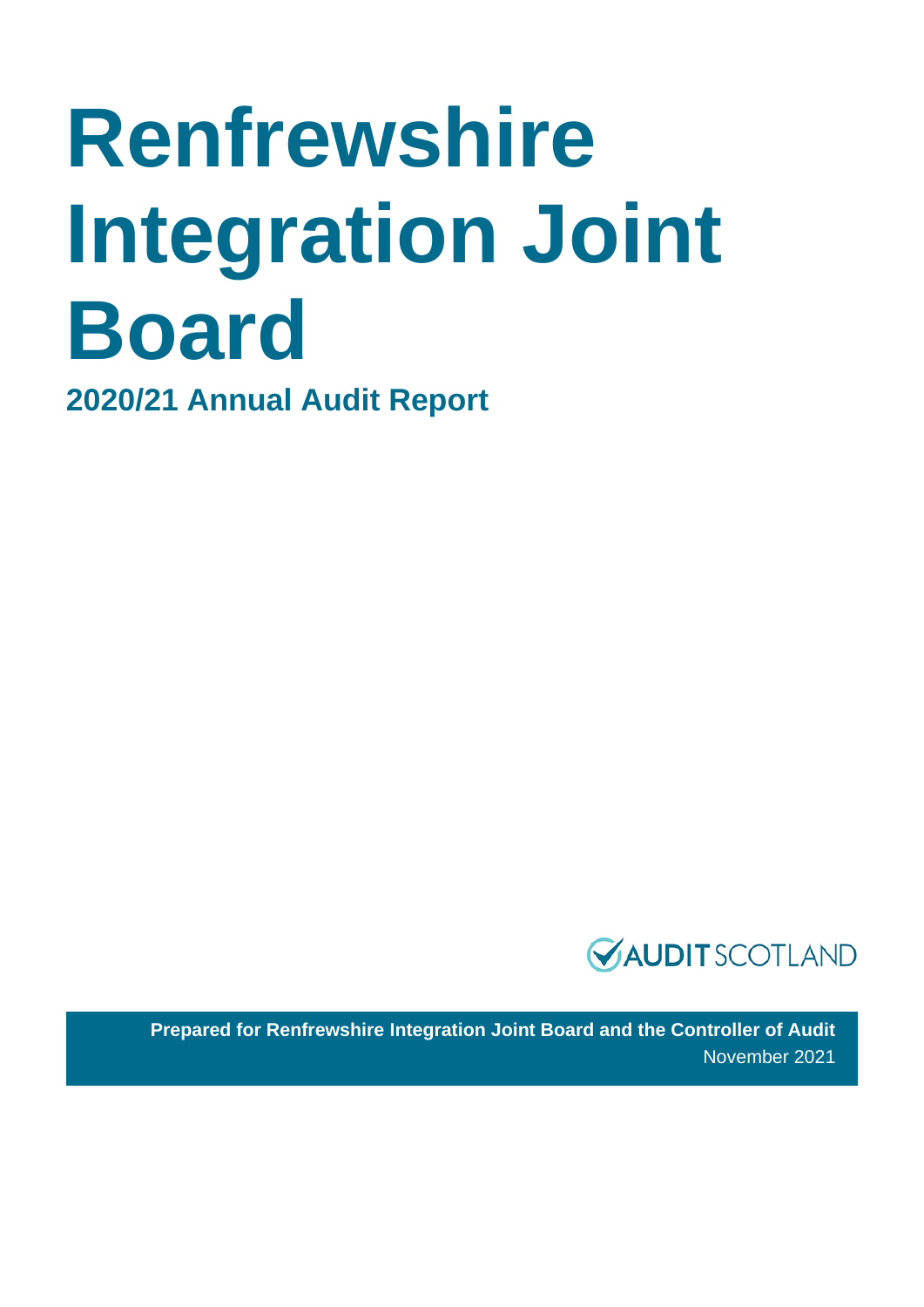### **Contents**

| Key messages                                | 3  |
|---------------------------------------------|----|
| <b>Introduction</b>                         | 5  |
| Part 1. Audit of 2020/21 annual accounts    | 7  |
| 2. Financial management and sustainability  | 10 |
| 3. Governance, transparency, and Best Value | 18 |
| <b>Appendix 1</b>                           | 23 |
| <b>Appendix 2</b>                           | 25 |
| <b>Appendix 3</b>                           | 28 |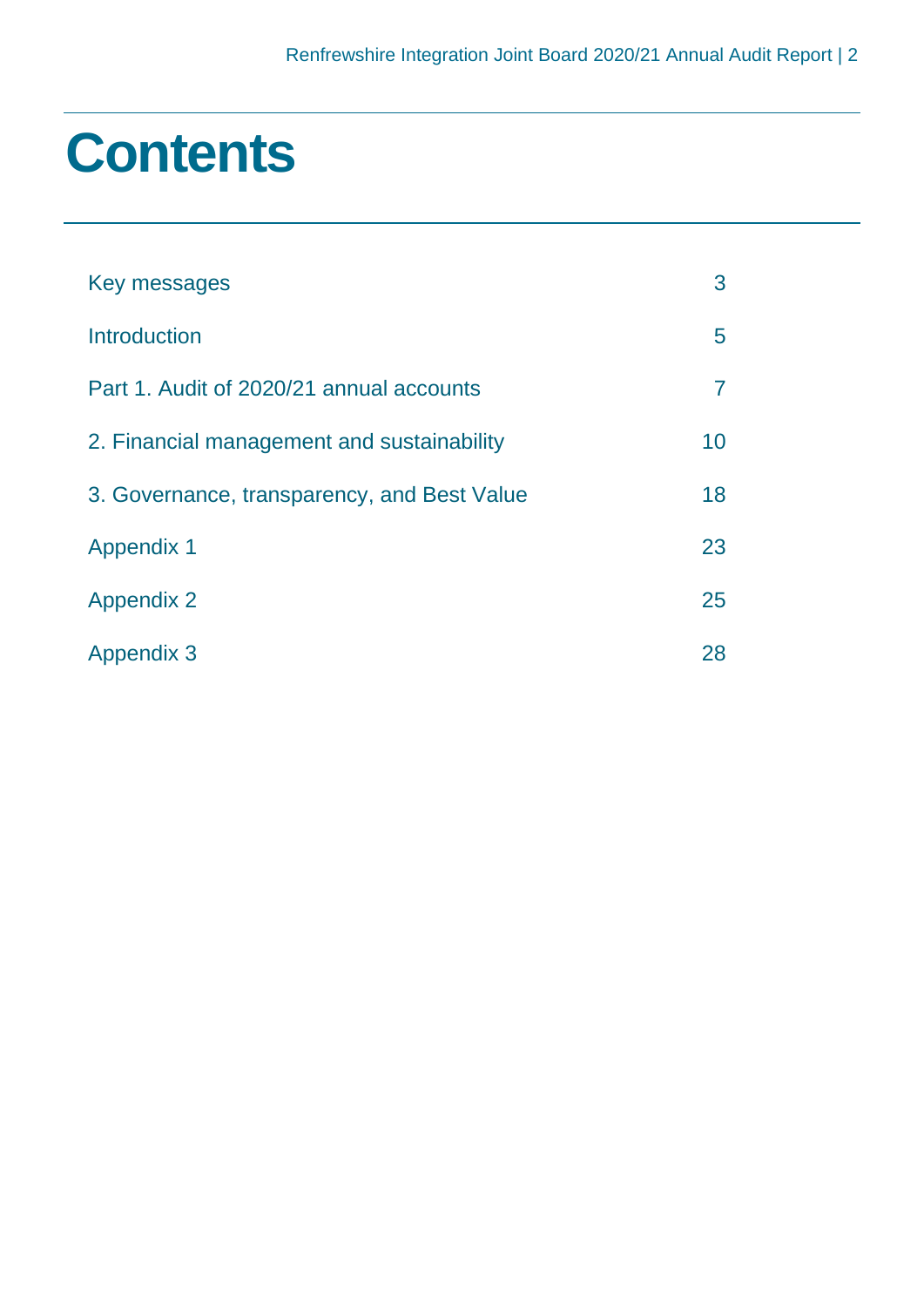## <span id="page-2-0"></span>**Key messages**

#### **2020/21 annual report and accounts**

- **1** Our audit opinions on the annual accounts of Renfrewshire Integration Joint Board (the IJB) are unmodified.
- **2** The Management Commentary and the Annual Governance Statement were all consistent with the financial statements and properly prepared in accordance with the applicable requirements.

#### **Financial management and sustainability**

- **3** The IJB returned a surplus of £17.489 million for the year. Taking account of specific funding earmarked for future use, and utilisation of existing reserves, the IJB generated an operational underspend of £8.111 million against a forecasted underspend of £5.624 million. This variance was mainly due to vacancies and staff turnover, and reduced service costs in some areas because of Covid-19.
- **4** The operational underspend has been utilised to increase uncommitted general reserves to 2% of net expenditure, in line with the IJB's reserves policy.
- **5** The medium-term financial plan will be updated in 2021/22 to reflect the impact of Covid-19 and other emerging issues. It will be updated alongside a refresh of the Strategic Plan to ensure both plans are aligned.
- **6** The IJB uses a scenario-based approach, to plan for a range of potential outcomes across its key financial risks and challenges, and the likely impact these could have on the financial sustainability of the organisation.
- **7** Future efficiency and transformation savings alone are unlikely to address any gap. The IJB should continue to work with partners to develop a revised financial strategy which ensures the IJB remains financially sustainable.

### **Governance, Transparency and Best Value**

**8** The IJB has appropriate governance arrangements in place that support the scrutiny of decisions by the Board. Governance arrangements throughout the Covid-19 pandemic have been appropriate and operated effectively.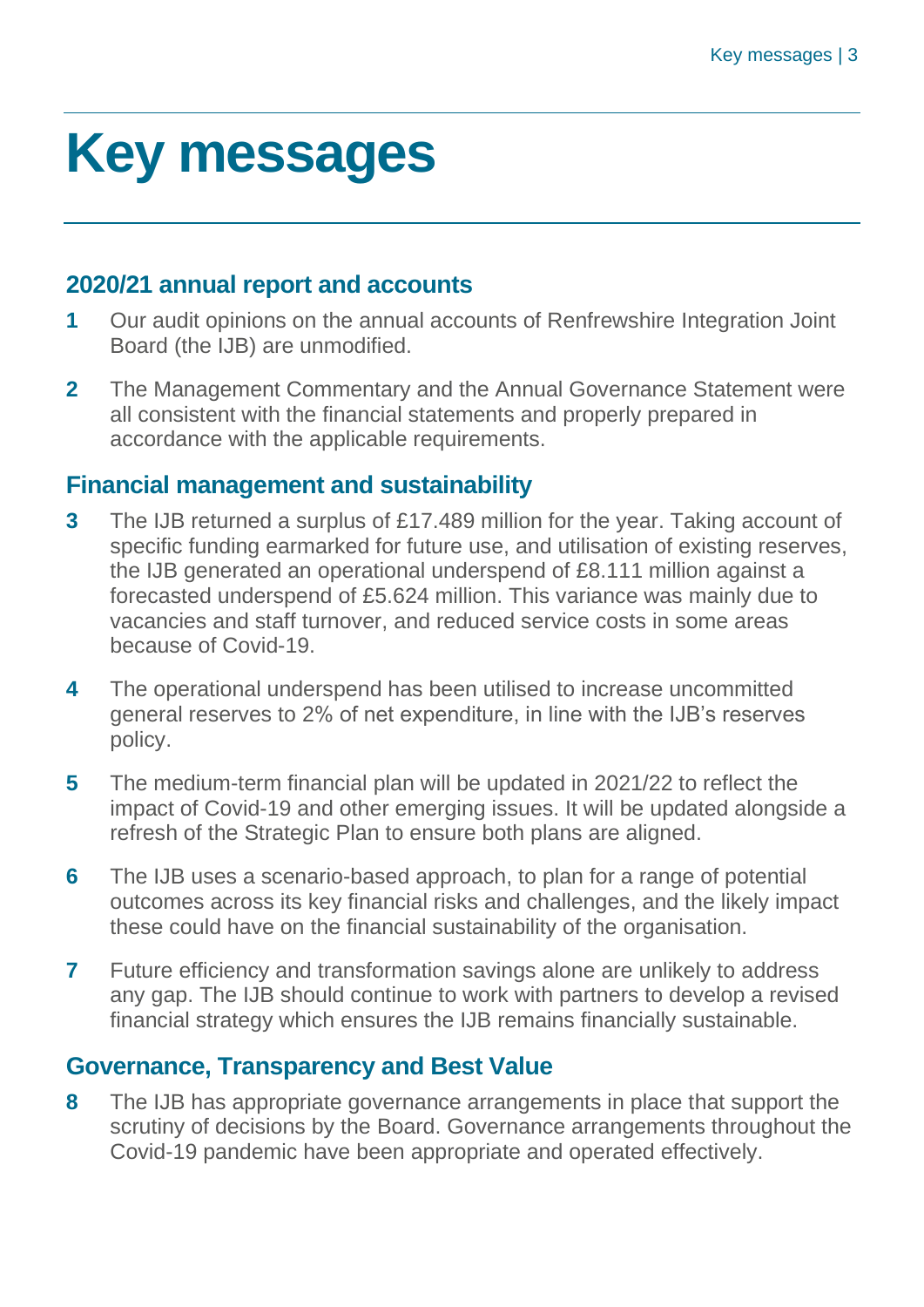- **9** The IJB has put in place appropriate arrangements to demonstrate the achievement of Best Value.
- **10** The IJB has kept performance indicators and associated targets under review to ensure that these reflect the impact of Covid-19 on methods of service delivery and the associated outcomes. The IJB should continue to keep these under review, to ensure key indicators remain appropriate.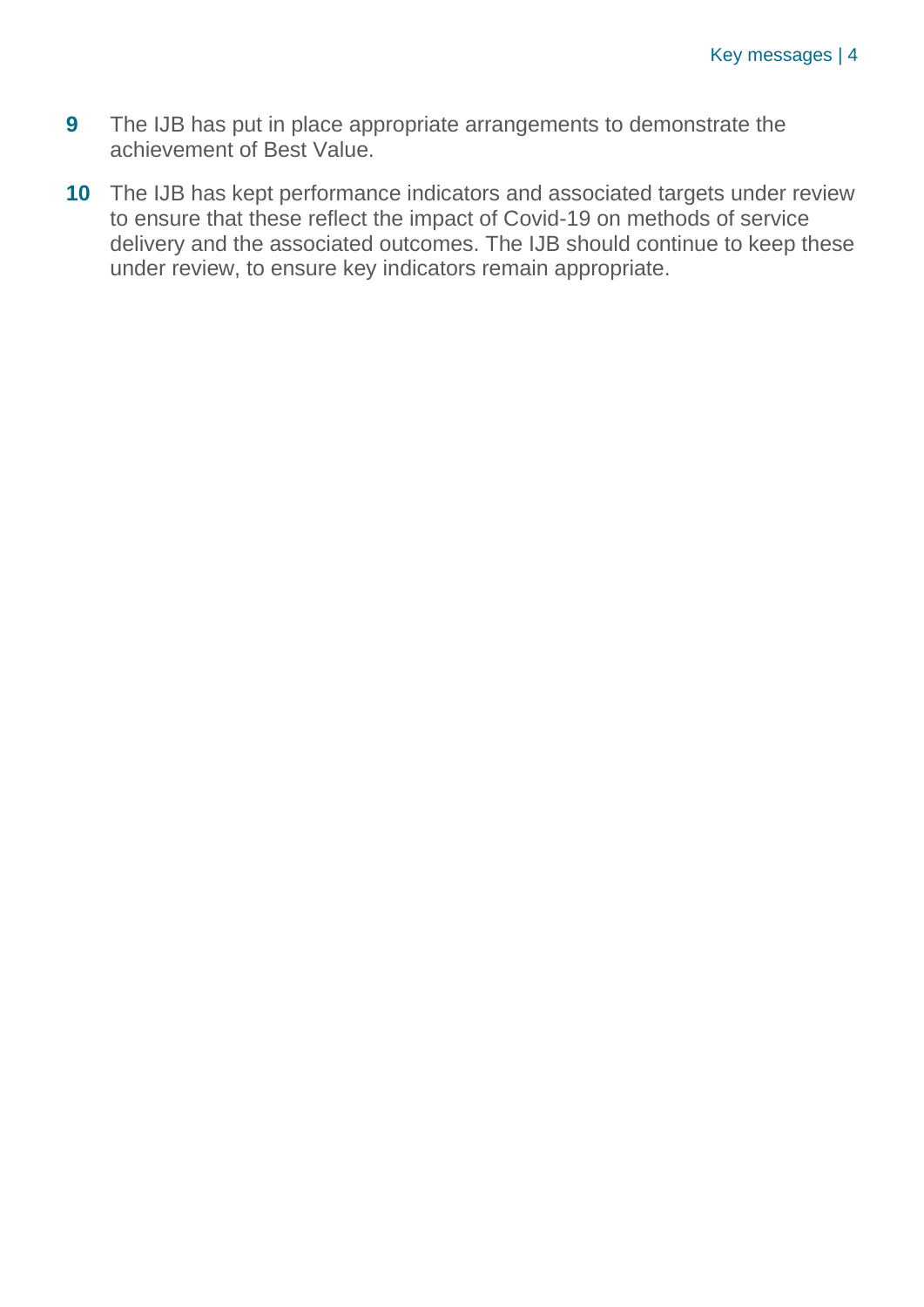### <span id="page-4-0"></span>**Introduction**

**1.** This report summarises the findings from our 2020/21 audit of Renfrewshire Integration Joint Board (the IJB).

**2.** The scope of our audit was set out in our Annual Audit Plan circulated to the members of the Audit and Risk Committee following the meeting on 12 March 2021. This report comprises the findings from:

- an audit of the IJB's annual accounts including the issue of an independent auditor's report setting out my opinions
- consideration of the four audit dimensions that frame the wider scope of public audit set out in the [Code of Audit Practice 2016.](http://www.audit-scotland.gov.uk/report/code-of-audit-practice-2016)

**3.** The global coronavirus pandemic has had a considerable impact on the IJB and its partner bodies during 2020/21. This has had significant implications nationally for services, sickness absence levels and the delivery of planned projects and initiatives. Locally, risks related to the pandemic were included in our Annual Audit Plan, and we have adapted our audit work at the IJB to address these risks.

#### **Adding value through the audit**

**4.** We add value to the IJB, through the audit, by:

- having regular dialogue with senior officers as the strategic and operational impact of Covid-19 developed
- sharing learning from our experiences working with other bodies and agreed a clear, no surprises, approach for the remote audit of the 2020/21 accounts
- making use of remote working to meet the revised 19 November 2021 audited annual accounts deadline ahead of the statutory deadline of 30 November 2021
- identifying and providing insight on significant risks, and making clear and relevant recommendations
- sharing intelligence and good practice through our national reports [\(Appendix 3\)](#page-27-0) and good practice guides.

**5.** In so doing, we aim to help the IJB promote improved standards of governance, better management and decision making and more effective use of resources.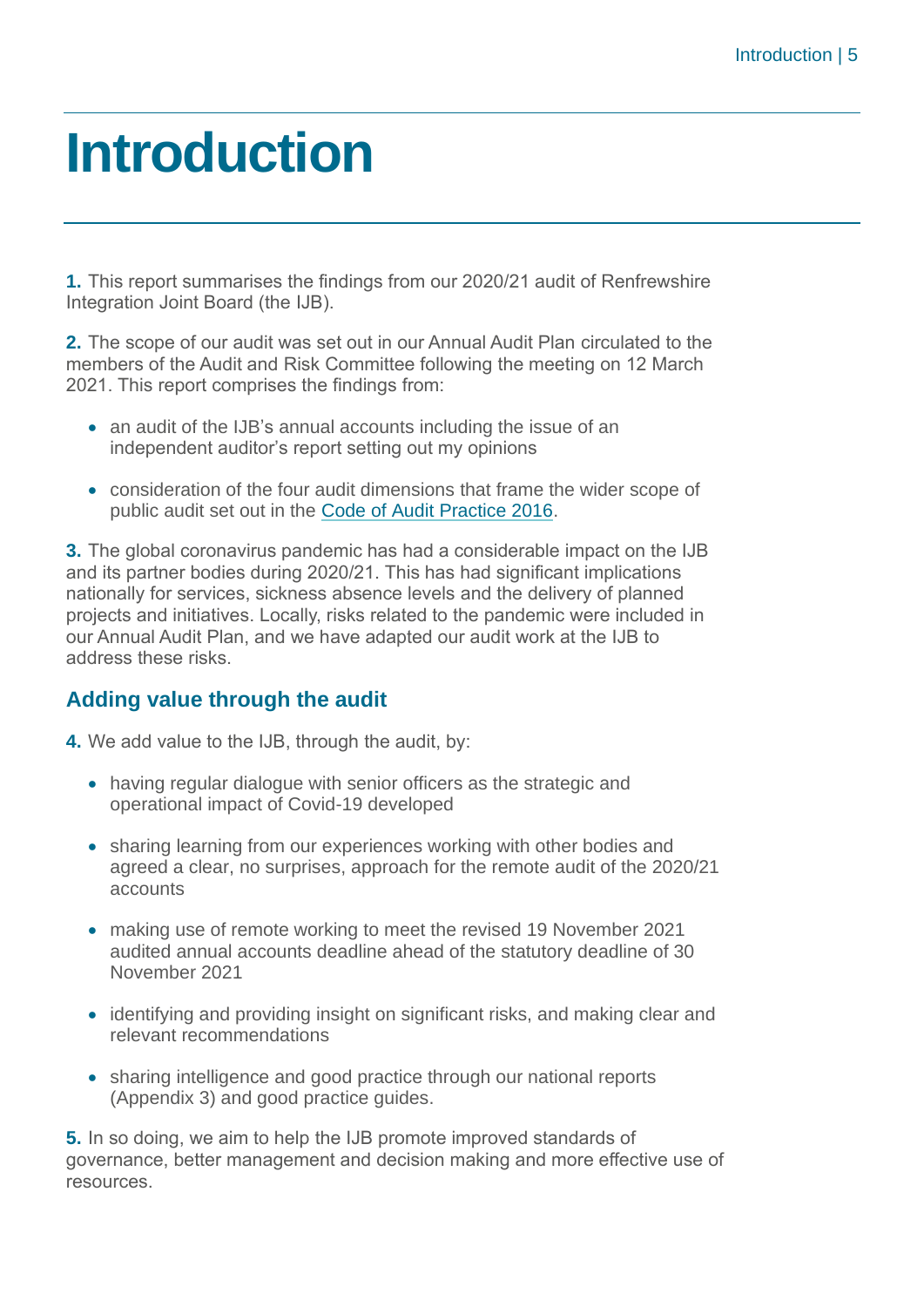#### **Responsibilities and reporting**

**6.** The IJB has primary responsibility for ensuring the proper financial stewardship of public funds. This includes preparing annual accounts that are in accordance with proper accounting practices. The IJB is also responsible for compliance with legislation, and putting arrangements in place for governance, propriety and regularity that enable it to successfully deliver its objectives.

**7.** Our responsibilities, as independent auditor appointed by the Accounts Commission, are established by the Local Government (Scotland) Act 1973, the Code of Audit Practice and supplementary guidance, and International Standards on Auditing in the UK.

**8.** As public sector auditors, we give independent opinions on the annual accounts. Additionally, we conclude on the appropriateness and effectiveness of the performance management arrangements, the suitability and effectiveness of corporate governance arrangements, and the financial position and arrangements for securing financial sustainability.

**9.** Further details of the respective responsibilities of management and the auditor can be found in the Code of Audit Practice and supplementary guidance.

**10.** This report raises matters from our audit. Weaknesses or risks identified are only those which have come to our attention during our normal audit work and may not be all that exist. Communicating these does not absolve management from its responsibility to address the issues we raise and to maintain adequate systems of control.

**11.** Our Annual Audit Report contains an agreed action plan at [Appendix 1.](#page-22-0) It sets out specific recommendations, responsible officers, and dates for implementation. It also includes outstanding actions from last year and progress against these.

#### **Auditor Independence**

**12.** Auditors appointed by the Accounts Commission or Auditor General must comply with the Code of Audit Practice and relevant supporting guidance. When auditing the financial statements, auditors must comply with professional standards issued by the Financial Reporting Council and those of the professional accountancy bodies.

**13.** We can confirm that we comply with the Financial Reporting Council's Ethical Standard. We can also confirm that we have not undertaken any nonaudit related services and therefore the 2020/21 audit fee of £27,330 as set out in our Annual Audit Plan, remains unchanged. We are not aware of any relationships that could compromise our objectivity and independence.

**14.** This report is addressed to both the IJB and the Controller of Audit and will be published on Audit Scotland's website [www.audit-scotland.gov.uk](http://www.audit-scotland.gov.uk/) in due course. We would like to thank all management and staff who have been involved in our work for their co-operation and assistance during the audit particularly given the ongoing difficulties of auditing remotely during the Covid-19 pandemic.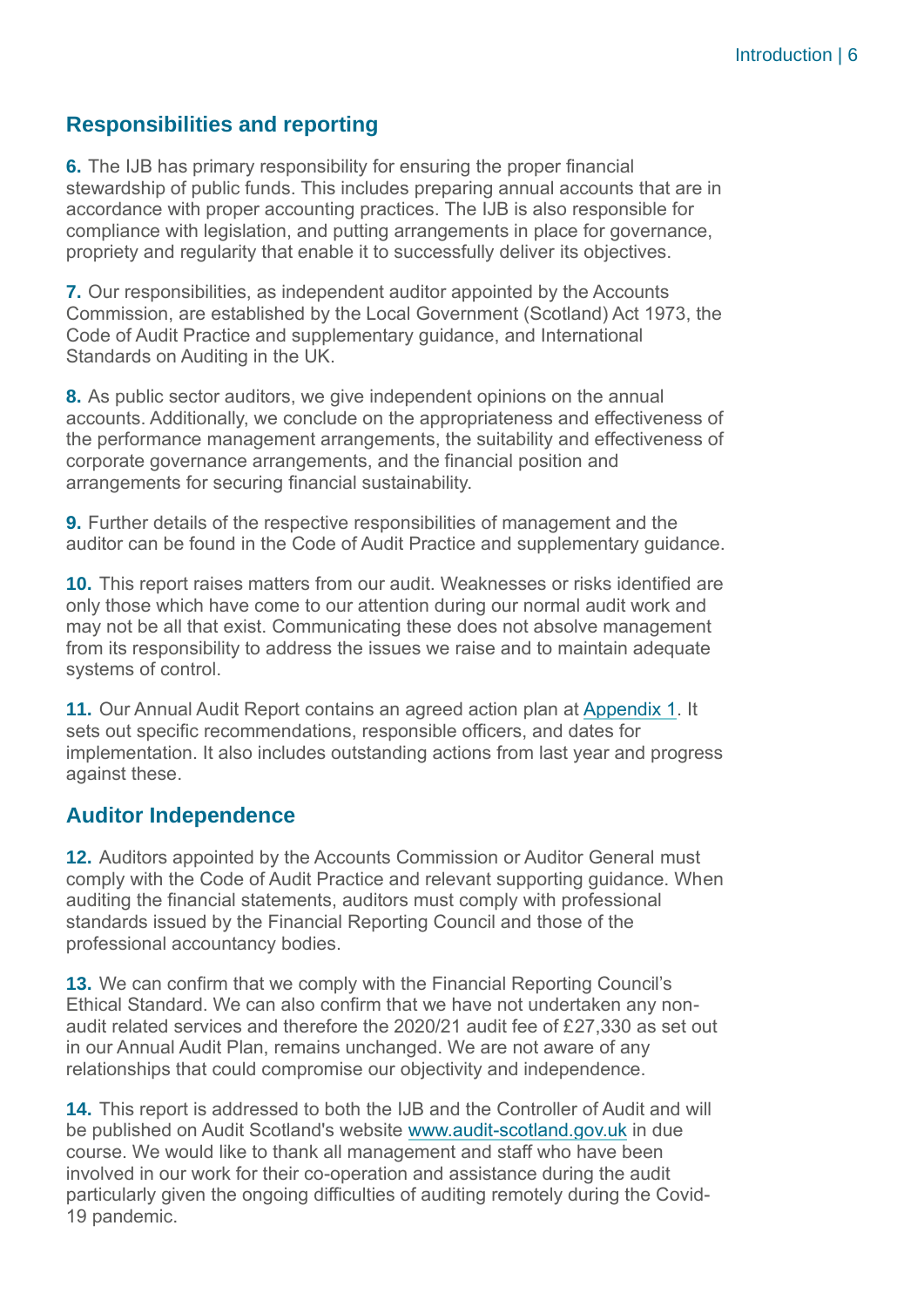## <span id="page-6-0"></span>**Part 1. Audit of 2020/21 annual accounts**

The principal means of accounting for the stewardship of the resources and performance

### **Main judgements**

Our audit opinions on the annual accounts of Renfrewshire Integration Joint Board are unmodified.

The Management Commentary and the Annual Governance Statement were all consistent with the financial statements and properly prepared in accordance with the applicable requirements.

#### **Our audit opinions on the annual accounts are unmodified**

**15.** The annual accounts for the year ended 31 March 2021 were approved by the Board on 19 November 2021. As reported in the independent auditor's report:

- the financial statements give a true and fair view of the state of affairs of the IJB and its income and expenditure for the year and were properly prepared in accordance with the financial reporting framework
- the Management Commentary, the Annual Governance Statement and the audited part of the Remuneration Report were all consistent with the financial statements and properly prepared in accordance with the applicable requirements
- we have nothing to report in respect of those matters which we are required by the Accounts Commission to report by exception.

#### **The Covid-19 pandemic had limited impact on audit evidence**

**16.** The completeness and accuracy of accounting records and the extent of information and explanations that we required for our audit were not affected by the Covid-19 pandemic. The working papers provided to support the accounts were of a good standard and the audit team received support from finance staff which helped ensure the final accounts audit process ran smoothly.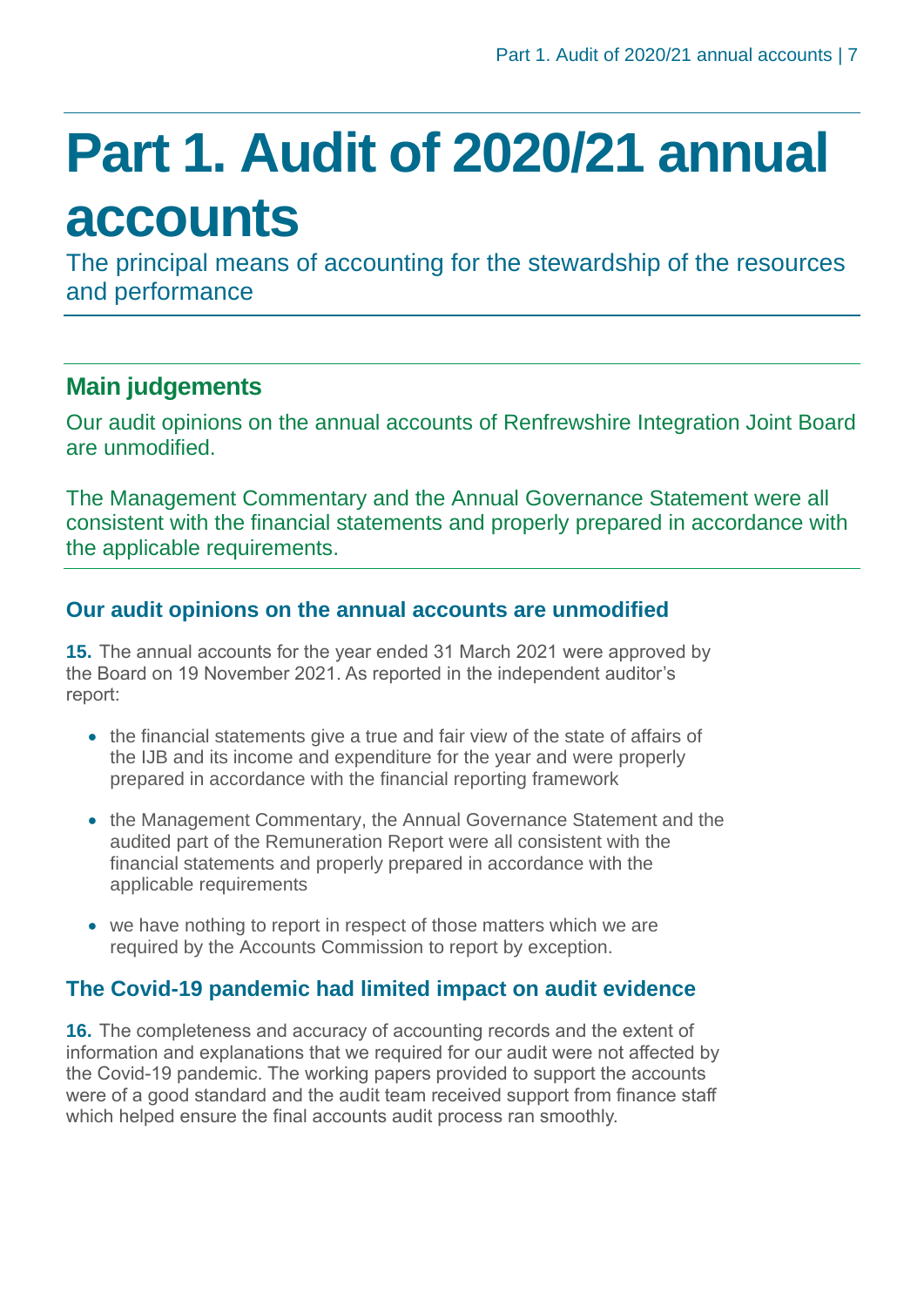#### **The annual accounts were signed off in line with amended timescales permitted to reflect the impact of Covid-19**

**17.** As a result of the continuing impact of Covid-19, the submission deadline for IJBs' audited annual accounts and annual audit reports have been extended to 30 November 2021.

**18.** The unaudited annual accounts were received in line with our revised agreed audit timetable on 15 June 2021. There has been limited impact of Covid-19 on the audit process. The physical limitations on access to records and systems did not impact on or delay the audit and IJB staff were supported in homeworking during the period of the outbreak.

#### **Overall materiality is £3.9 million**

**19.** We apply the concept of materiality in both planning and performing the audit and in evaluating the effect of any identified misstatements on the audit. We identify a benchmark on which to base overall materiality such as gross expenditure and apply what we judge to be the most appropriate percentage level for assessing materiality values.

**20.** The determination of materiality is based on professional judgement and is informed by our understanding of the entity and what users are likely to be most concerned about in the financial statements. In assessing performance materiality, we have considered factors such as our findings from previous audits, any changes in business processes and the entity's control environment including fraud risks.

**21.** Our initial assessment of materiality was carried out during the planning phase of the audit. This was reviewed on receipt of the unaudited annual accounts and we concluded no changes were required to our planned levels. Materiality is summarised in [Exhibit 1.](#page-7-0)

<span id="page-7-0"></span>

| <b>Exhibit 1</b><br><b>Materiality values</b> |               |
|-----------------------------------------------|---------------|
| <b>Materiality level</b>                      | <b>Amount</b> |
| <b>Overall materiality</b>                    | £3.9 million  |
| Performance materiality                       | £2.9 million  |
| Reporting threshold                           | £0.2 million  |

Source: Annual Audit Plan 2020/21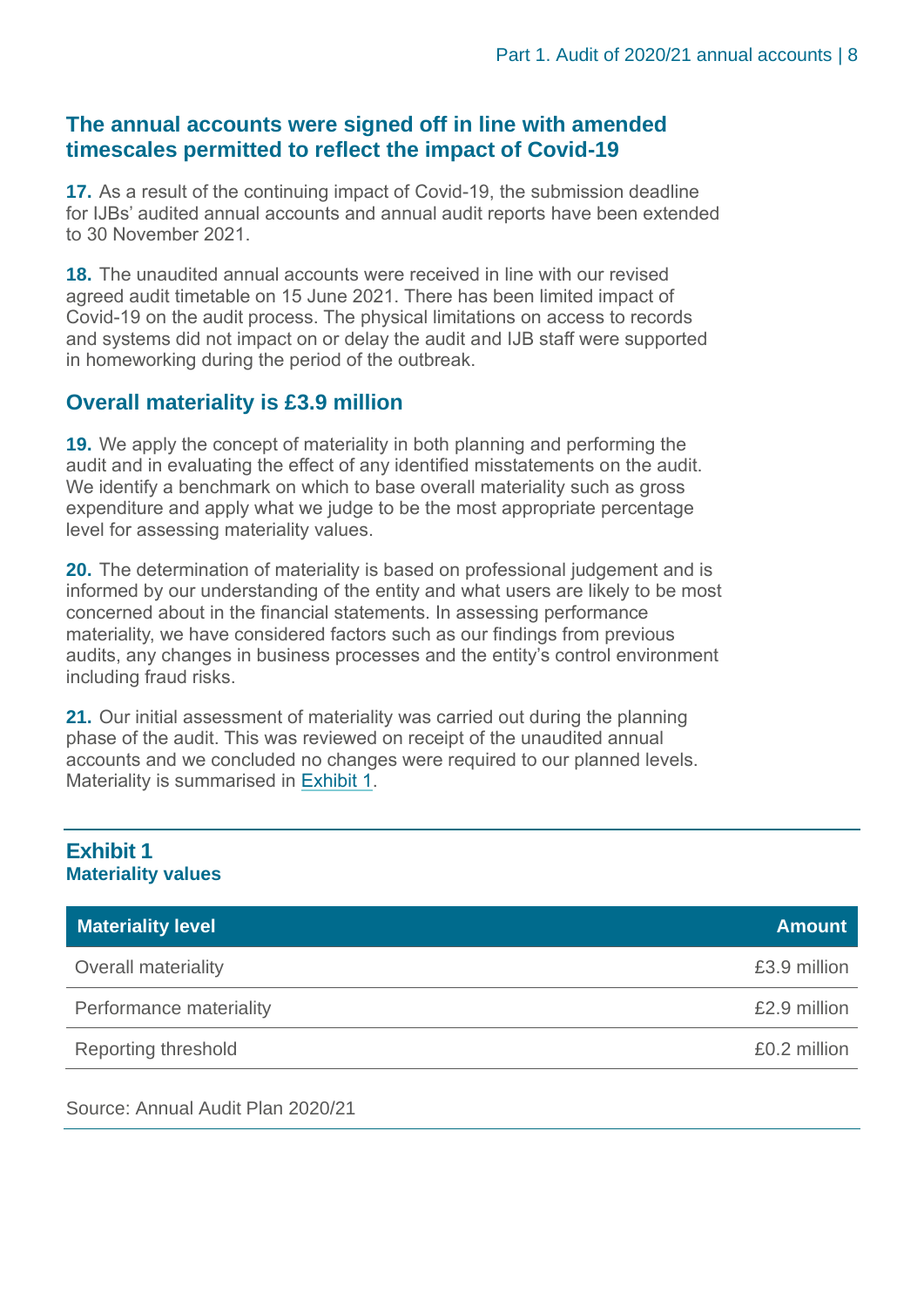#### **Appendix 2 identifies the main risks of material misstatement and our audit work to address these**

**22.** [Appendix 2](#page-24-0) provides our assessment of risks of material misstatement in the annual accounts and any wider audit dimension risks. These risks influence our overall audit strategy, the allocation of staff resources to the audit, and indicate how the efforts of the audit team are directed. [Appendix 2](#page-24-0) also identifies the work we undertook to address these risks and our conclusions from this work. We have no issues to report from our work on the risks of material misstatement.

#### **We have no significant findings to report on the annual accounts**

**23.** International Standard on Auditing (UK) 260 requires us to communicate significant findings from the audit to those charged with governance, including our view about the qualitative aspects of the IJB's accounting practices covering accounting policies, accounting estimates and financial statements disclosures. We have no significant findings to report.

#### **There were no unadjusted misstatements to report.**

**24.** It is our responsibility to request that all misstatements, other than those below the reporting threshold, are corrected. However, the final decision on making the correction lies with those charged with governance considering advice from senior officers and materiality. Management have adjusted all identified misstatements and there are no unadjusted misstatements to report.

#### **Prior year recommendation has been implemented**

**25.** The IJB has implemented our prior year audit recommendation as set out in [Appendix 1.](#page-22-0)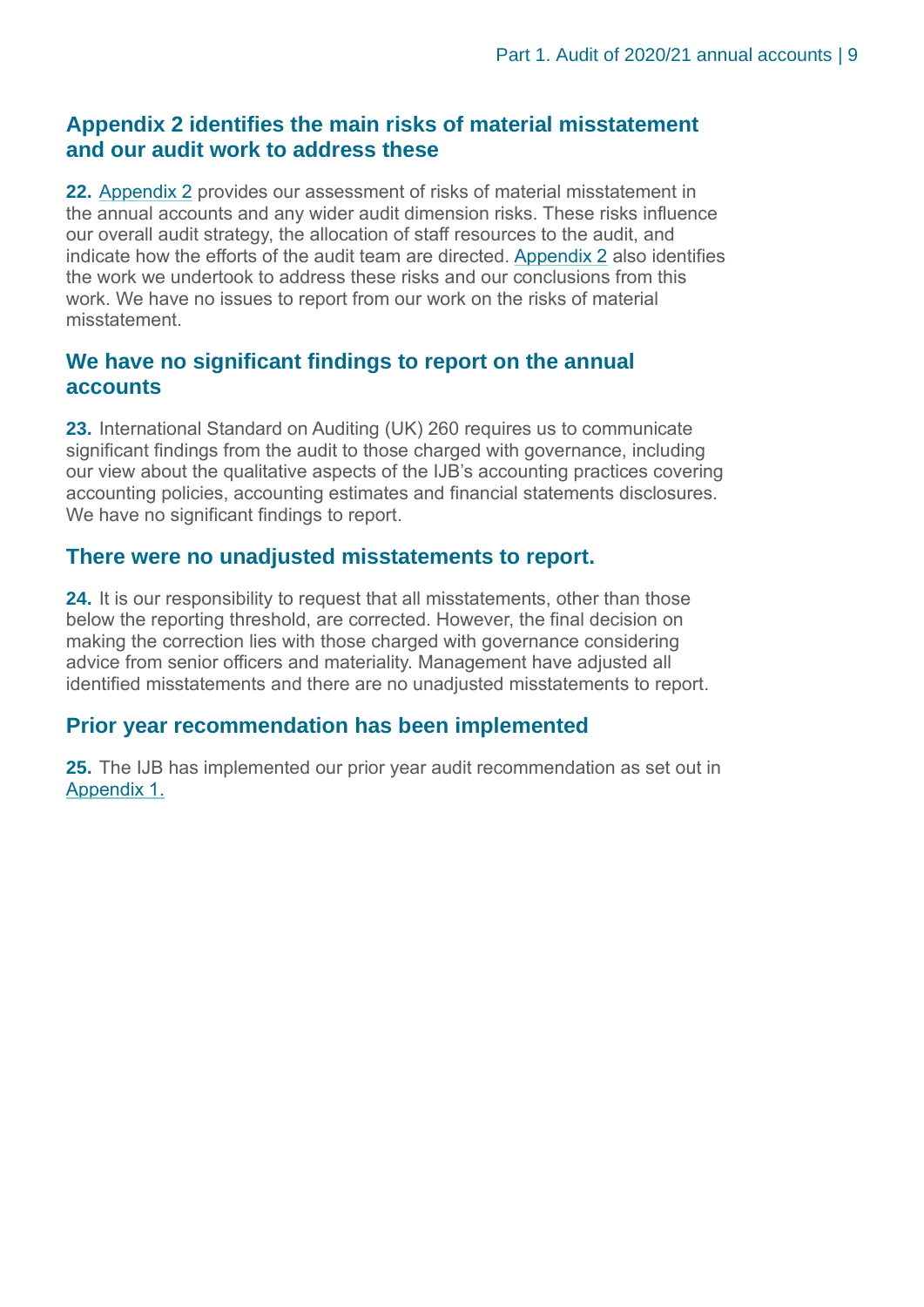## <span id="page-9-0"></span>**2. Financial management and sustainability**

Financial management is about financial capacity, sound budgetary processes and whether the control environment and internal controls are operating effectively.

Financial sustainability looks forward to the medium and longer term to consider whether the body is planning effectively to continue to deliver its services

### **Main judgements**

The IJB has appropriate and effective financial management arrangements in place.

The IJB returned a surplus of £17.489 million for the year. Taking account of specific funding earmarked for future use, and utilisation of existing reserves, the IJB generated an operational underspend of £8.111 million against a forecasted underspend of £5.624 million.

The operational underspend has been utilised to increase uncommitted general reserves to 2% of net expenditure, in line with the IJB's reserves policy.

The medium-term financial plan will be updated in 2021/22 to reflect the impact of Covid-19 and other emerging issues. Future efficiency and transformation savings alone are unlikely to address any gap. The IJB should continue to work with partners to develop a revised financial strategy which ensures the IJB remains financially sustainable.

### **Financial management**

**26.** As auditors, we need to consider whether the IJB has established adequate financial management arrangements. We do this by considering several factors, including whether:

- the Chief Finance Officer (CFO) has sufficient status to be able to deliver good financial management
- standing financial instructions and standing orders are comprehensive, current and promoted within the IJB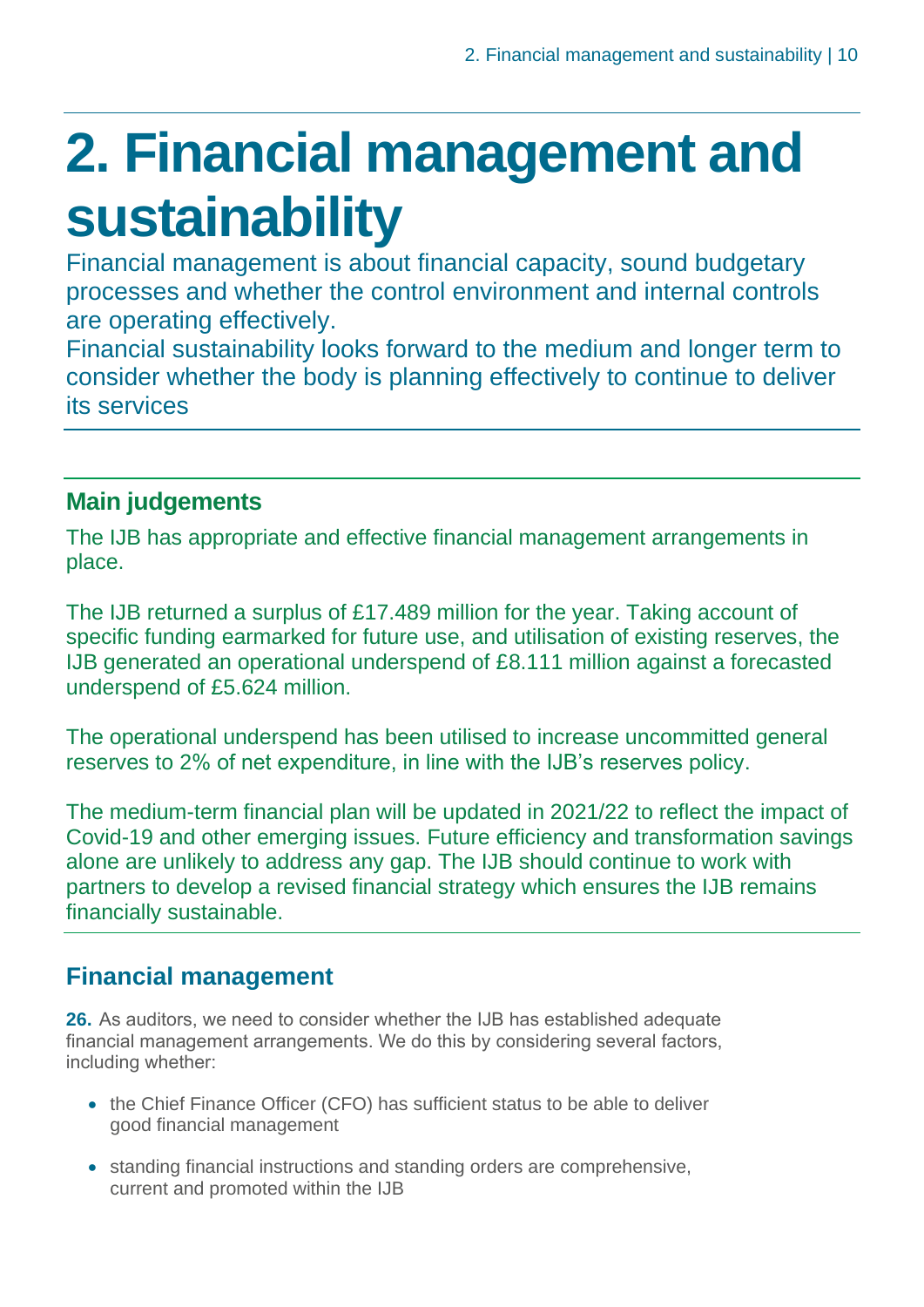- reports monitoring performance against budgets are accurate and provided regularly to budget holders
- monitoring reports do not just contain financial data but are linked to information about performance
- IJB members provide a good level of challenge and question budget holders on significant variances.

#### **The 2020/21 budget included planned savings to address the identified funding gap for the year**

**27.** At the Board meeting on 20 March 2020 it was agreed that:

- the delegated adult social care budget for 2020/21 be accepted
- authority be delegated to the Chief Officer (CO), in consultation with the Chair of the IJB, to accept the 2020/21 delegated health budget from NHS Greater Glasgow and Clyde Health Board (NHSGGC) subject to the expected uplift of 3.0% reflecting the Board's uplift for 2020/21 including any final adjustments in relation to recurring budget adjustments at month 12.

**28.** The IJB subsequently received its formal 2020/21 budget offer, in line with the interim budget offer made in March.

#### **The IJB operated within budget in 2020/21**

**29.** The impact on public finances of the Covid 19 pandemic has been unprecedented, which has necessitated both the Scottish and UK governments providing substantial additional funding for public services as well as support for individuals, businesses and the economy. It is likely that further financial measures will be needed and that the effects will be felt well into the future.

**30.** The IJB does not have any assets, nor does it directly incur expenditure or employ staff, other than the CO and the CFO. All funding and expenditure for the IJB is incurred by partner bodies and processed in their accounting records.

**31.** The IJB delivered a significant underspend in 2020/21. This was achieved through a combination of:

- the flexible use of recurring and non-recurring resources
- a drawdown of earmarked reserves to deliver on specific commitments
- the delivery of approved savings through the Change and Improvement Programme
- other operational impacts of Covid-19 including; challenges in recruiting to key posts; a reduction in the number of Older People's Care Home admissions; reductions in prescribing costs.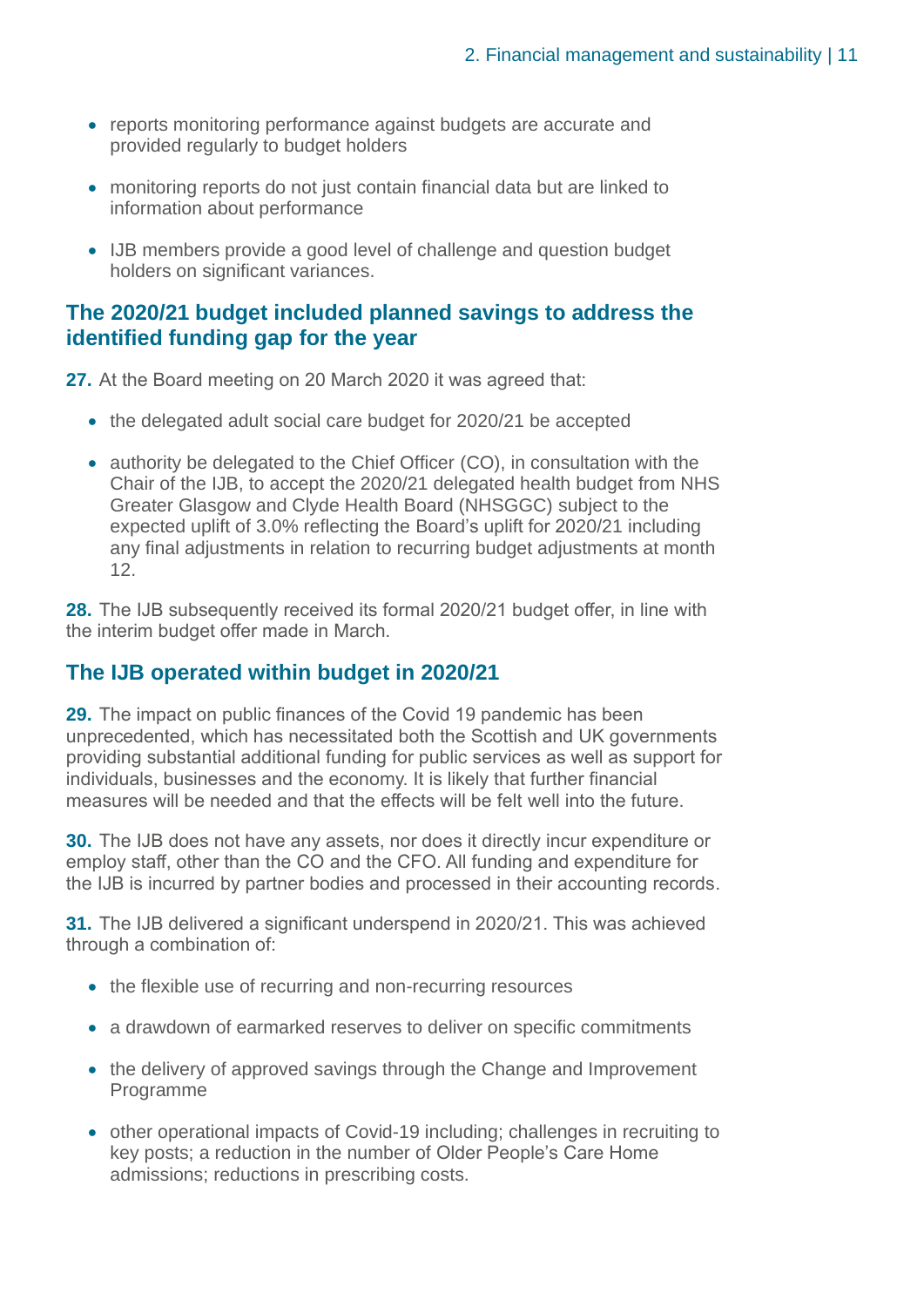**32.** Budget monitoring throughout 2020/21 has shown the IJB consistently projecting an underspend, prior to the transfer of balances to General and Earmarked reserves at the financial year end. This year-end transfer to reserves includes specific ringfenced monies, for example Scottish Government funding for the Primary Care Improvement Plan (PCIP), Mental Health Action 15 and ADP monies in line with Scottish Government Guidance.

**33.** The IJB approved the drawdown of reserves throughout 2020/21, in order to deliver on specific commitments including; funding the PCIP, Action 15 carry forward monies; Care at Home Scheduling System, and monies allocated for GP support. The total amount drawn down in 2020/21 was £1.446 million from earmarked reserves.

**34.** As detailed in the table below the IJB final position for 2020/21 is an underspend of £8.111 million, (See Exhibit 2).

| <b>IJB budget summary</b>                                       | <b>NHS Greater</b><br><b>Glasgow &amp;</b><br><b>Clyde</b><br>£m | <b>Renfrewshire</b><br><b>Council</b><br>£m | <b>Total</b><br>£m | <b>Total</b><br>£m |
|-----------------------------------------------------------------|------------------------------------------------------------------|---------------------------------------------|--------------------|--------------------|
| Net funding contribution                                        | 230.819                                                          | 104.573                                     | (335.392)          |                    |
| Total expenditure                                               |                                                                  |                                             | 317.903            |                    |
| 2020/21 surplus on the<br>provision of services                 |                                                                  |                                             |                    | (17.489)           |
| <b>Represented by:</b>                                          |                                                                  |                                             |                    |                    |
| <b>Funding received</b><br>transferred to earmarked<br>reserves |                                                                  |                                             |                    | (10.824)           |
| Earmarked reserves<br>drawn down in year                        |                                                                  |                                             | 1.446              |                    |
| 2020/21 operational<br>underspend                               |                                                                  |                                             | (8.111)            |                    |
| <b>Underlying underspend</b>                                    |                                                                  |                                             |                    | (6.665)            |
|                                                                 |                                                                  |                                             |                    |                    |

#### **Exhibit 2 Performance against budget**

Source: Renfrewshire Integration Joint Board Annual Accounts 2020/21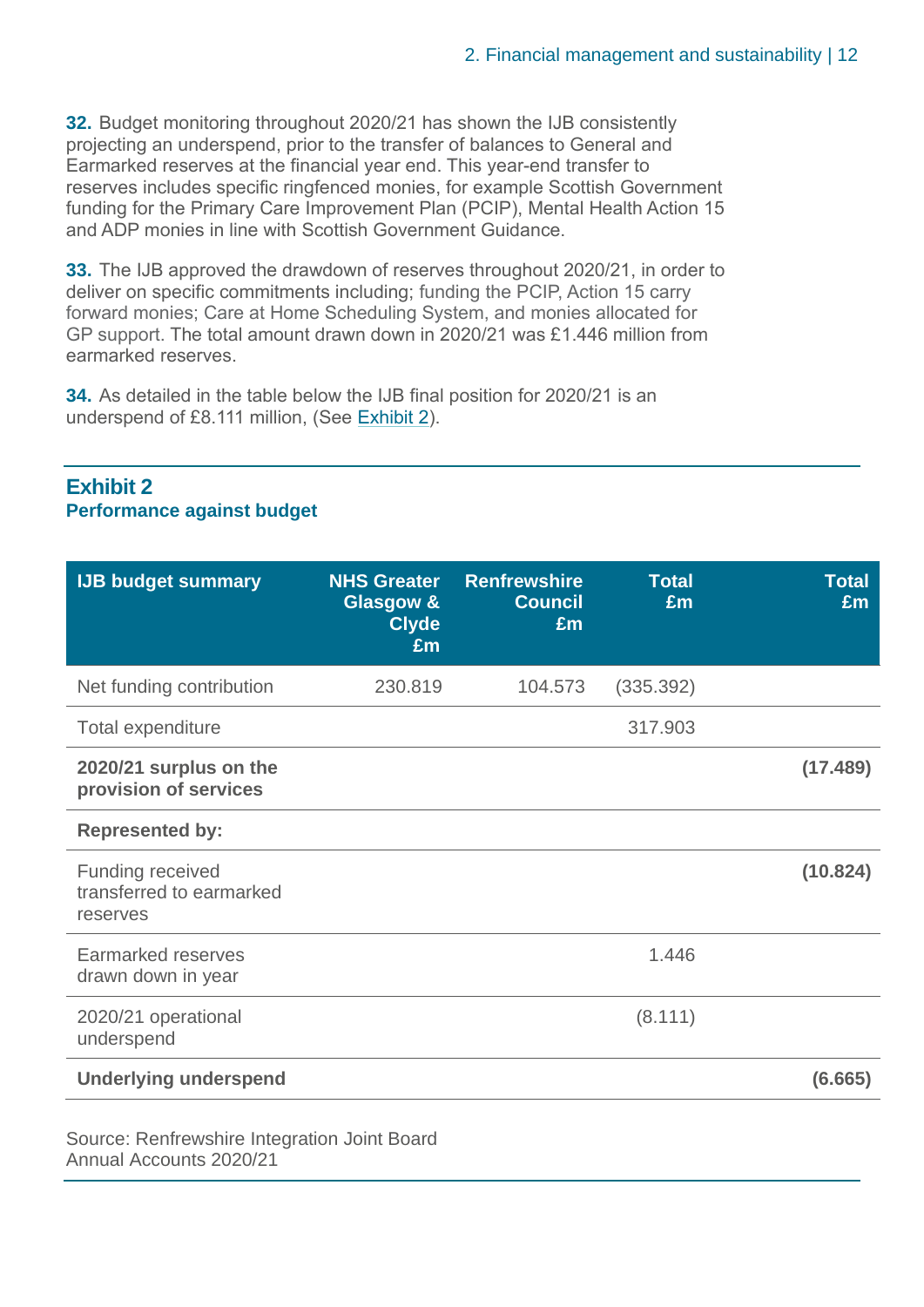**35.** Throughout the financial year, adjustments were made to the original budget as a result of additional funding allocations, service developments and budget transfers reflecting service reconfigurations.

**36.** In 2020/21, funding of £21.670 million was received in respect of Covid-19 funding. A total of £14.077 million was spent responding to Covid-19; £5.035 million related to health services, and £9.042 million related to adult social care services leaving an unspent balance of £7.593 million. This unspent balance reflects funding received by the IJB in advance of need and has been placed in an earmarked reserve to address COVID-19 expenditure commitments in 2021/22. The balance of £7.593 million is included in the £10.824 million highlighted as the transfer to reserves in Exhibit 2 above.

**37.** The 2020/21 Annual Accounts include £12.610 million of additional costs as a result of Covid-19. This has been fully funded by the Scottish Government and the assumption is that this will continue to be the case moving forward into 2021/22.

#### **The IJB has appropriate and effective financial management arrangements in place**

**38.** Detailed and comprehensive budget monitoring reports were submitted to meetings of the IJB throughout 2020/21. The outturn to date and expected yearend outturn position were made clear within each report and the actual year-end position was in line with expectations.

**39.** Senior management and members receive regular and accurate financial information on the IJB's financial position. The IJB has appropriate budget monitoring arrangements.

**40.** Senior management and members receive regular and accurate financial information on the IJB's financial position and have concluded the IJB has appropriate budget monitoring arrangements.

#### **Uncommitted general reserves are in line with the IJB's reserve strategy**

**41.** Reserves are an integral part of the medium and longer-term financial planning of the IJB and its financial sustainability. The IJB holds reserves as a contingency to mitigate the impact of unanticipated pressures and also to meet specific future commitments. The IJB aims to hold uncommitted general reserves equating to 2% of net expenditure.

**42.** At the beginning of the financial year, the IJB held uncommitted general reserves of £1.401 million. As a result of the operational underspend of £8.111 million in the 2020/21 financial year, the IJB transferred a further £4.380 million to the general reserve, increasing contingency reserves held to 2% of net expenditure in line with the IJB's Reserve Policy.

**43.** This will assist the IJB in dealing with the continuing challenges including future Covid-19 costs, potential financial implications of Brexit, inflationary pressures, and the ability to deliver on existing and further transformational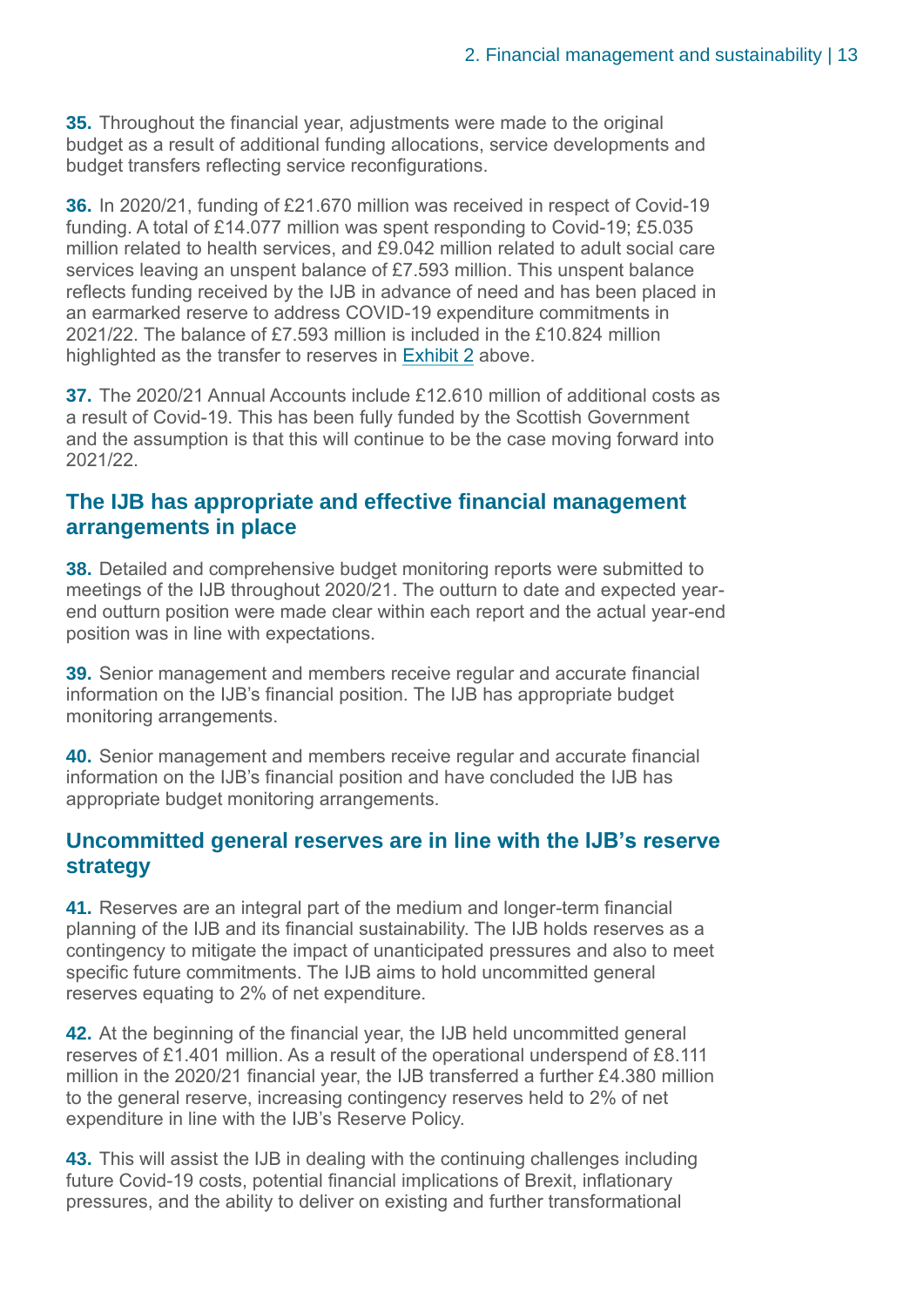savings whilst responding to the COVID-19 pandemic. The uncommitted general reserves balance held at the end of the financial year totalled £5.781 million.

#### **Financial sustainability**

#### **The IJB's medium-term financial plan identifies a challenging financial outlook**

**44.** Financial sustainability looks forward to the medium and longer term to consider whether the body is planning effectively to continue to deliver its services or the way in which they should be delivered. In November 2019, the IJB approved its Medium-Term Financial Plan (MTFP) 2020/21 to 2024/25, and, agreed to create a transformation reserve to support a 'step change' in the Partnership's change activity. As the MTFP was completed and approved by the IJB prior to the pandemic it could not anticipate the additional costs this created.

**45.** Activity in 2020/21 was primarily driven by the IJB's emergency response to the pandemic, with a focus on the delivery of essential and critical services. The IJB, where appropriate, reduced non-essential services and the transformation programme was paused in March 2020.

**46.** Nevertheless, the pandemic has accelerated how the IJB adapts to change and it has also allowed the IJB to progress some of the priorities within its Strategic Plan. The pandemic, and recent developments in national policy such as the Independent Review of Adult Social Care will further influence how services are delivered at a local level

**47.** In November 2020 the IJB approved the Chief Finance Officer's Financial Outlook 2021/22. This report outlined the financial challenges for the IJB for 2021/22, taking into account the impact of Covid-19, and recommended the following actions in relation to the IJB's Medium Term Financial Strategy, including:

- remaining focused on the financial challenges facing the IJB and continuing to ensure decisions are taken to support medium and long-term financial sustainability
- continuing to work towards the IJB's agreed strategy to establish its targeted level of general reserves of 2%
- prudently progressing 2021/22 financial planning on the basis of a range of funding scenarios from partner organisations from a reduction of 1% to an increase of 2%.

**48.** The MTFP will be updated in 2021/22 to reflect the impact of Covid-19 and other emerging issues. It will be updated alongside the planned refresh of the Strategic Plan to ensure the vision and objectives of both plans remain aligned.

**49.** Meanwhile, the IJB's financial planning arrangements remain subject to active review using a scenario-based approach, continuing to plan for a range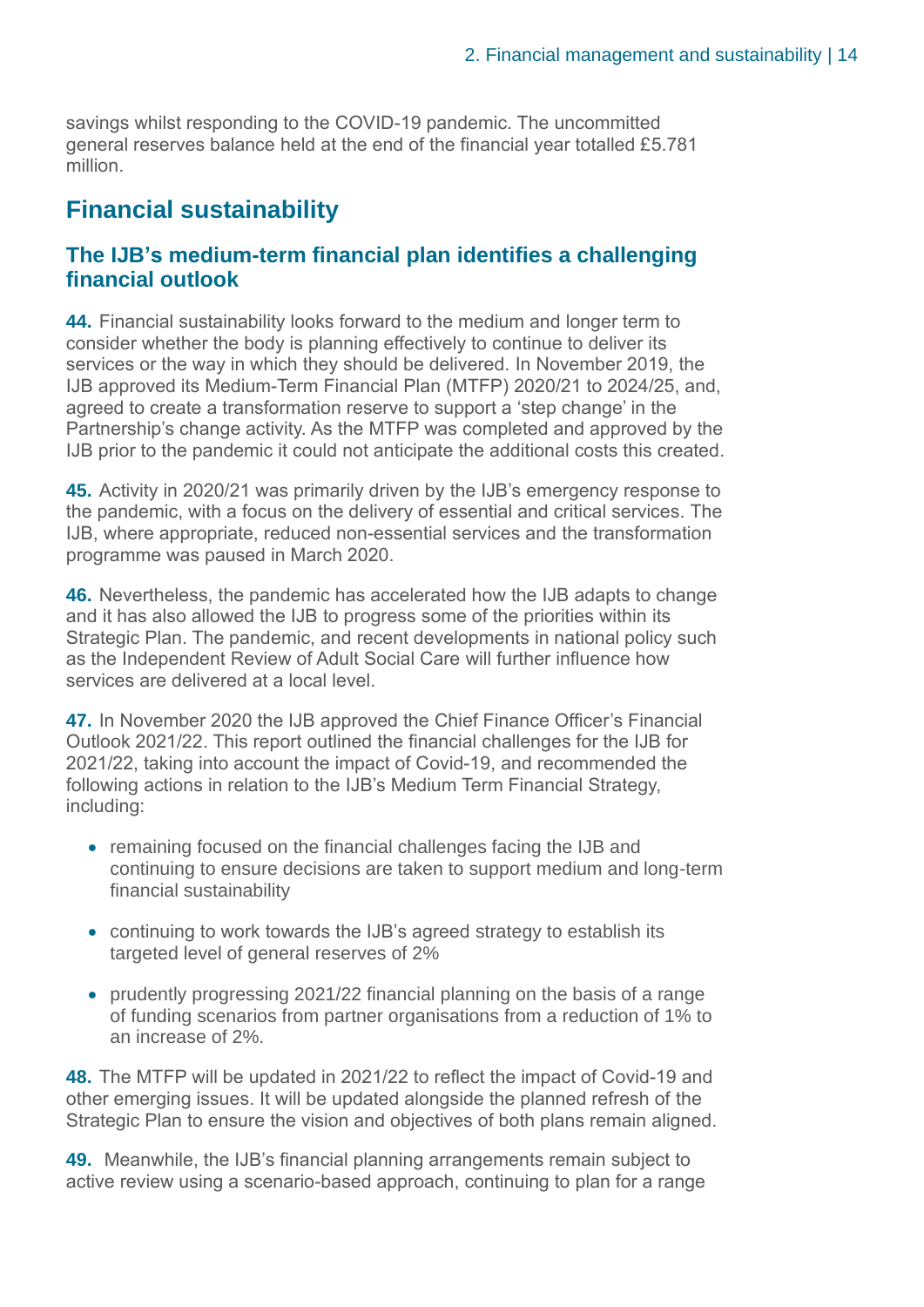of potential outcomes across its key financial risks and challenges, and the likely impact these could have on the financial sustainability of the organisation.

**50.** Projections for the period 2021/22 to 2025/26 include a wide range of assumptions in respect of key cost pressures and demand, highlighted a potential budget gap within a range of £46.5 million to £69.2 million.

**51.** This does not take into account potential additional funding for any pressures from either the Scottish Government or partner organisations and are prior to any mitigating action being taken.

**52.** The opening IJB reserves position for 2021/22 was £27.006 million. This figure is made up of earmarked reserves of £21.225 million to support the delivery of medium-term projects covering more than one financial year, and ring-fenced monies to allow the IJB to deliver on Scottish Government funded programmes.

**53.** It is important that in-year funding for specific projects and government priorities are earmarked to allow spend to be committed and managed in a way that represents best value for the IJB in its achievement of the national outcomes. This includes Mental Health, Primary Care and Alcohol and Drugs services and Covid-19 funding.

**54.** The Scottish Government have agreed a flexible funding approach for these priorities whereby these reserves are accessed first before any further funding is released. The level of funding to be carried forward via ear marked reserves is also reflective of the timing of when this funding was received, and the limitations in delivering full spend prior to the financial year end.

**55.** As part of ongoing activity in line with the Scottish Government's Remobilise, recover, re-design framework, NHS Greater Glasgow and Clyde Health Board has developed a third remobilisation plan (RMP3) to cover the period April 2021 to March 2022.

**56.** This plan has been developed across the health and care system, including primary care, secondary care and health and care services within the community. The plan builds on the detail provided in previous remobilisation plans and continues to be guided by Moving Forward Together (MFT) and seeks to continue to deliver on national priorities.

**57.** As part of this arrangement the Chief Finance Officer regularly provided estimated costs to the SG through the Local Mobilisation Plan.

**58.** The IJB's Recovery and Renewal Programme is focused on the recovery of services, and Renfrewshire communities, from the impact of the pandemic. The programme reflects on the changes required as a result of the pandemic, looks to build on the achievements in the response phase and supporting the restart and increased provision of services paused or stopped.

**59.** To support the programme, the Recovery and Renewal Steering Group was created earlier this year and now meets monthly. Its remit is to provide strategic governance and review progress, risks and issues and decision making.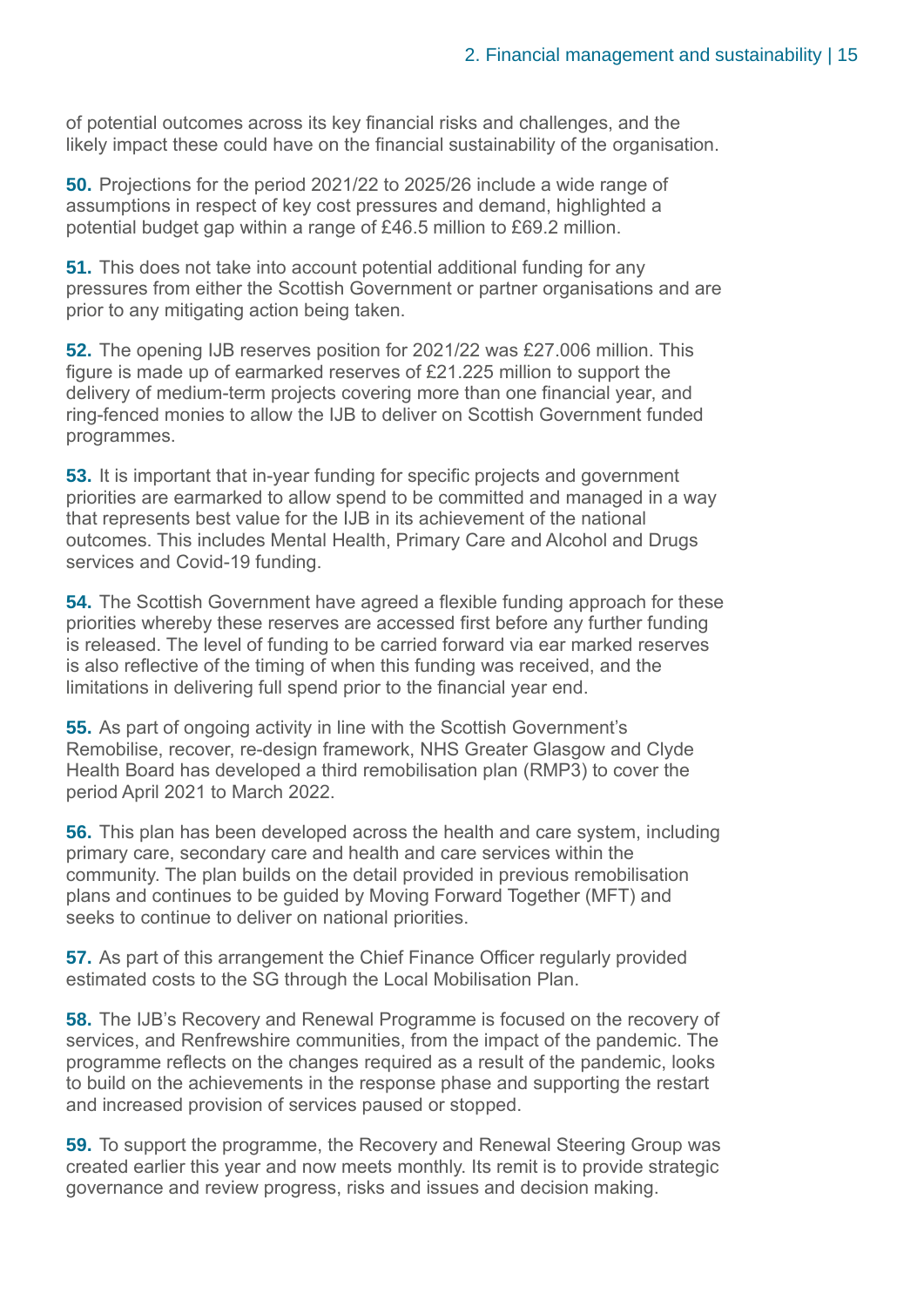**60.** Last year we highlighted that corporate ownership and engagement at all levels within IJB commissioned services would be a key factor in determining the success or otherwise of the Transformation Programme and the Recovery and Renewal Plan. It is essential that the Recovery and Renewal Steering Group identify and implement practical actions to take forward this programme and plan.

#### Recommendation 1

The Board, informed by the work of the Recovery and Renewal Steering Group should remain focussed on the financial challenges facing the IJB and continue to ensure decisions are taken to support medium and long-term financial sustainability.

#### **Efficiency plans continue to be developed**

**61.** In June 2020, NHS Greater Glasgow and Clyde's draft Unscheduled Care Joint Commissioning Plan was submitted to the IJB and was reported to the Board in June 2020. This is a system wide plan that was developed, prior to the pandemic, by all six HSCPs within Greater Glasgow and Clyde in partnership with the NHS Board and Acute Services Division and in line with RIJB's Strategic Plan.

**62.** One key aspect of the unscheduled care work was learning from the pandemic, during which there had been a fall in unscheduled care activity. The GGC HSCP Delivery Group has oversight for the delivery of the Plan and is leading on the work currently underway to finalise its completion.

**63.** The review work aims to agree local targets for 2021/22 and 2022/23 and to consider the assumptions and spend within a Joint Commissioning Plan Financial Framework. It is expected that an update on this will be brought back to all IJBs within Greater Glasgow and Clyde in November 2021 for consideration.

#### **Financial governance**

#### **Financial systems of internal control operated effectively**

**64.** As part of our audit we identify and inspect the key internal controls in those accounting systems which we regard as significant for the production of the financial statements. Our objective is to gain assurance that the IJB has systems of recording and processing transactions which provide a sound basis for the preparation of the financial statements.

**65.** Almost all of the IJB's transactions are recorded by either NHS Greater Glasgow and Clyde Health Board (for health services) or Renfrewshire Council (for adult social care services) and are reported to the IJB on a monthly basis. The IJB therefore rely on the internal control environment at their partner bodies to ensure that the reported financial information is accurate. Any transactions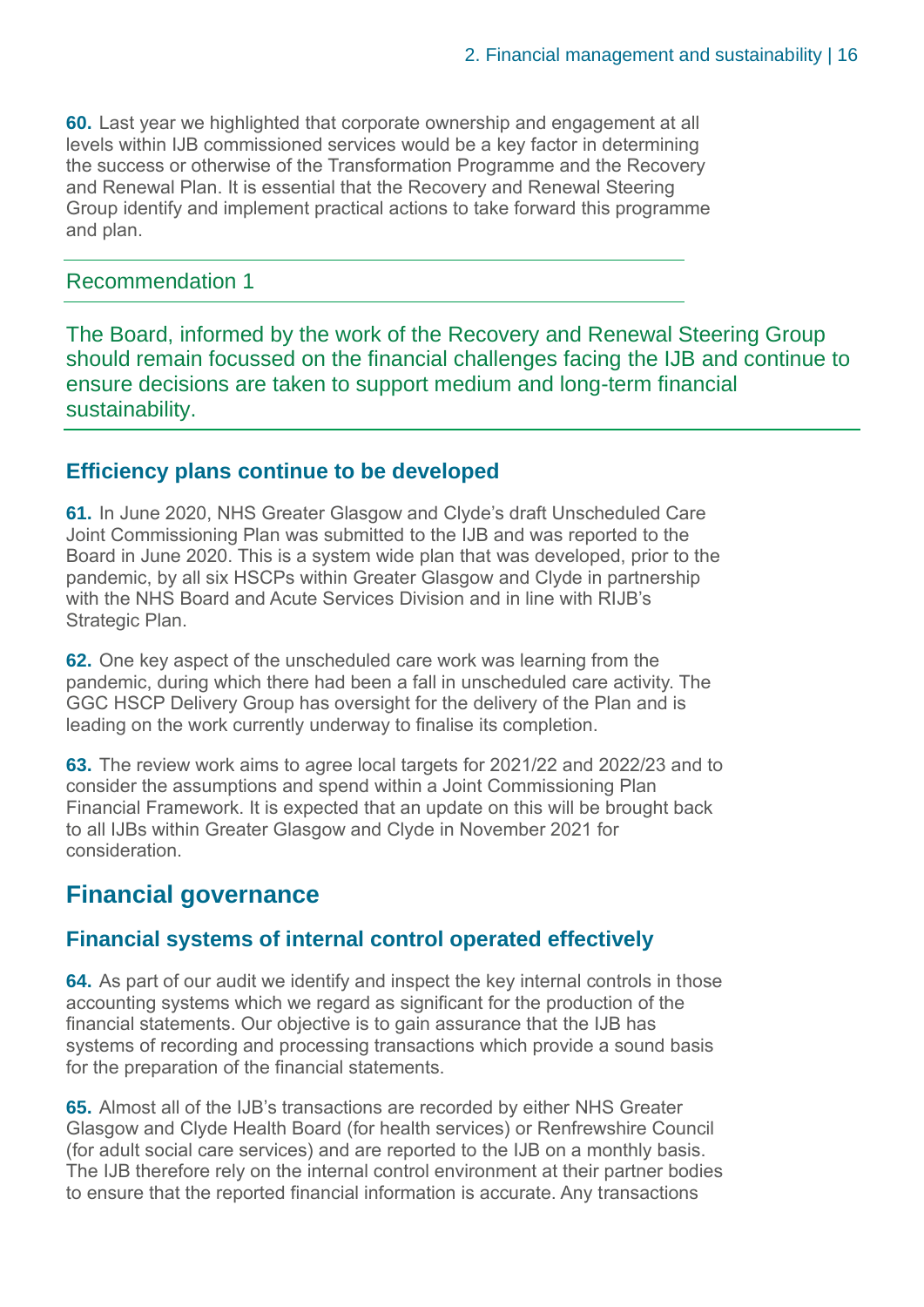recorded directly by the IJB are processed on systems hosted by Renfrewshire Council.

**66.** Due to the reliance placed on partner bodies' internal controls by the IJB, as part of our audit approach we sought assurances from the external auditors of both the Health Board and Renfrewshire Council (in accordance with ISA 402) and confirmed there were no material weaknesses in the systems of internal controls at either body.

#### **An updated Risk Management Framework was approved**

**67.** During the year the IJB's Risk Management Framework was updated. The review considered the impact of Covid-19 on the IJB's risk management arrangements and its ability to tolerate and effectively manage a higher degree of risk over a prolonged period. A review of risk management approaches adopted by IJBs across Scotland was also undertaken to inform the further development of the Risk Management Framework. The proposed changes to the Framework were approved by the IJB in March 2021.

#### **Internal audit**

**68.** Internal audit provides the IJB and the Accountable Officer with independent assurance on the IJB's overall risk management, internal control and corporate governance processes.

**69.** The internal audit function is carried out by the internal audit section within Renfrewshire Council. We carried out a review of the adequacy of the internal audit function and concluded it operates in accordance with the Public Sector Internal Audit Standards (PSIAS) and has sound documentation standards and reporting procedures in place.

**70.** We consider internal audit report findings as part of our wider dimension work.

#### **Standards of conduct and arrangements for the prevention and detection of fraud and error**

**71.** The IJB does not have its own anti-fraud strategy however it places reliance on the strategies of both NHS Greater Glasgow and Clyde Health Board and Renfrewshire Council. We found that these policies were effective through the work undertaken by the partner bodies.

**72.** The IJB has effective arrangements in place for the prevention and detection of bribery and corruption including a Code of Conduct and Register of Interests for Board Members.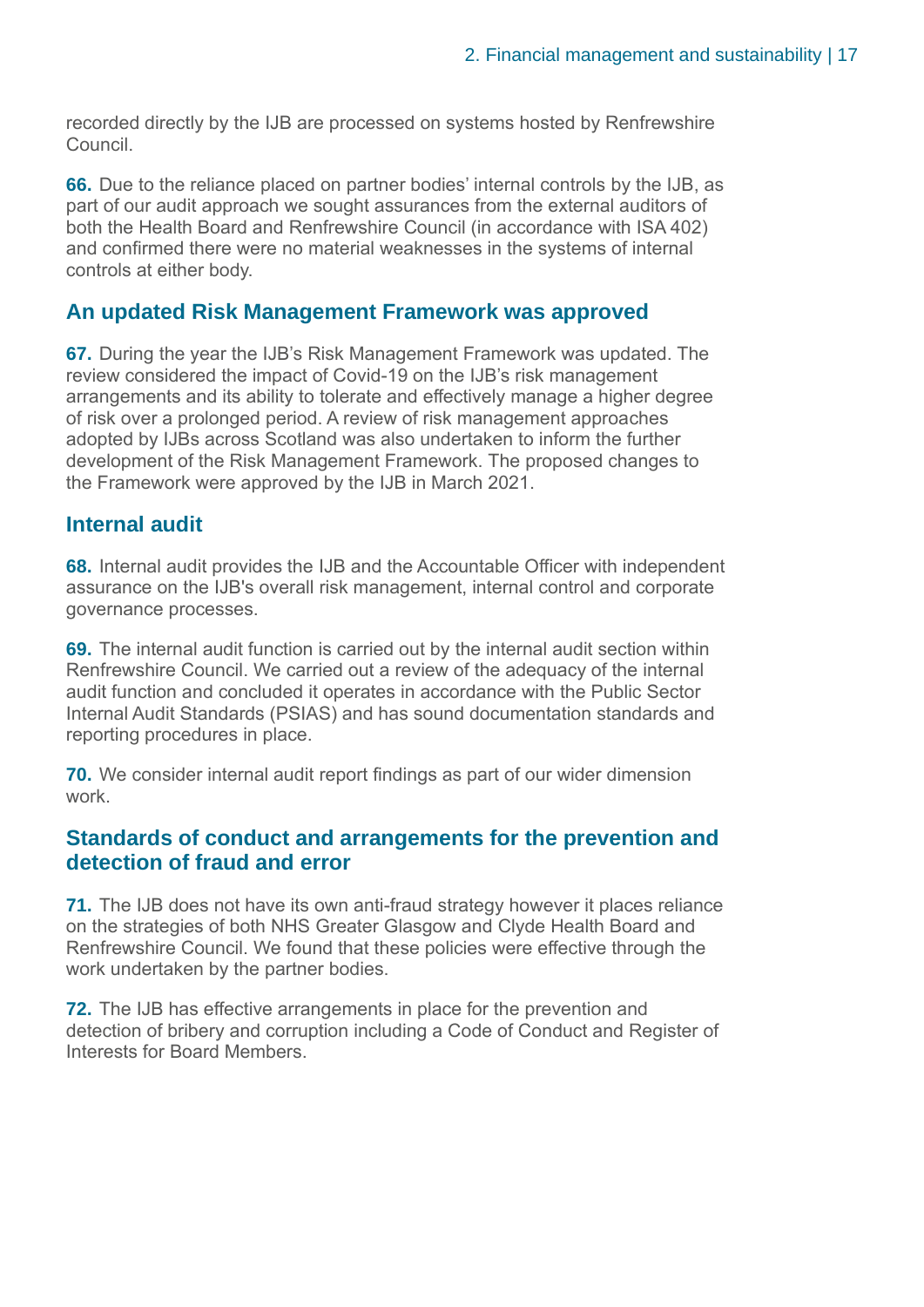## <span id="page-17-0"></span>**3. Governance, transparency, and Best Value**

The effectiveness of scrutiny and oversight and transparent reporting of information. Using resources effectively and continually improving services.

### **Main judgements**

The IJB has appropriate governance arrangements in place that support the scrutiny of decisions by the Board. Governance arrangements throughout the Covid-19 pandemic have been appropriate and operated effectively.

The IJB has put in place appropriate arrangements to demonstrate the achievement of Best Value.

The IJB has kept performance indicators and associated targets under review to ensure they reflect the impact of COVID-19 on methods of service delivery and the associated outcomes. The IJB should continue to regularly review these targets, to ensure key indicators remain appropriate.

#### **Governance arrangements operating throughout the COVID-19 pandemic have been appropriate and operated effectively**

**73.** The governance and transparency arrangements we consider include:

- board and committee structure and conduct
- overall arrangements and standards of conduct including those for the prevention and detection of fraud, error, bribery and corruption
- openness of Board and committees
- reporting of performance and whether this is fair, balanced and understandable.

**74.** In March 2020, in response to the uncertainty and emerging guidance in respect of Covid-19, the IJB approved emergency governance arrangements, including delegating authority to the Chief Officer in consultation with the Chair and Vice Chair to make all decisions relating to the functions of the IJB.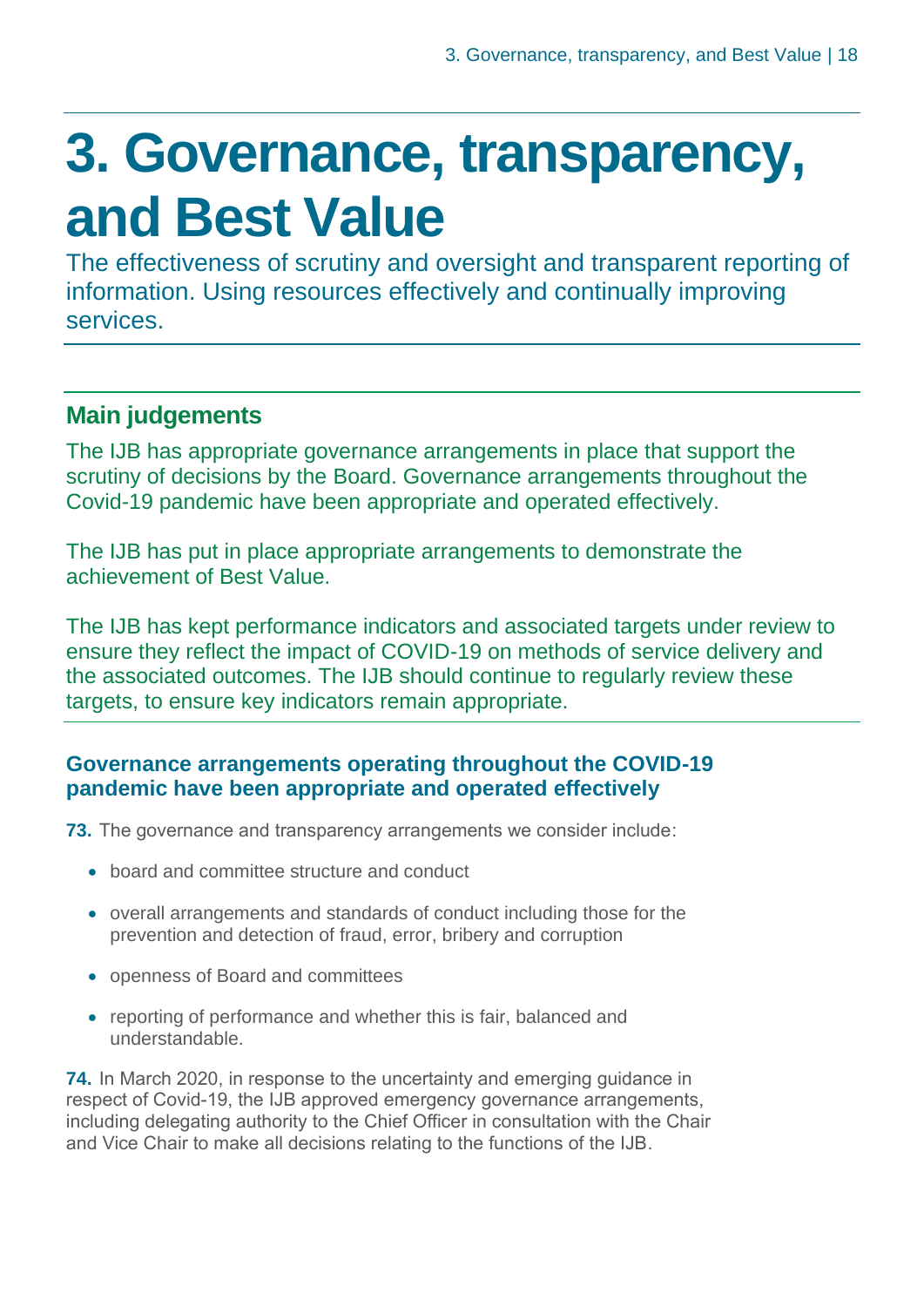**75.** This arrangement was approved by the IJB in June 2020, at which time additional meetings were agreed to be held in July and August 2020 were also agreed to allow regular updates on any emerging issues.

**76.** The Board is supported by one sub-committee, the Audit, Risk and Scrutiny Committee. The Board is also supported by the

- Chief Officer who provides strategic and operational advice to the Board; and
- Chief Finance Officer who is responsible for financial management including budget monitoring reports.

**77.** Board members are well informed on key issues and provide appropriate and robust challenge to management. The Board chair was effective in ensuring that discussions are translated into clear decisions to be agreed by the IJB and members provide a good level of challenge.

**78.** The revised arrangements are appropriate and adequate under the current circumstances, and they support standards of governance and accountability. Meetings continue to be held in a virtual environment, in line with Scottish Government guidance for safer workplaces during the pandemic.

#### **Changes in senior officers**

**79.** There was a change in senior leadership in year as the Chief Officer left their post in December 2020 and a new Chief Officer was appointed on an interim basis until July 2021. This is the first significant change in senior management since the IJB was established.

**80.** Recruitment for a permanent Chief Officer took place in Summer 2021. Following a selection process the Appointment Panel has decided to appoint one of the Health and Social Care Partnership's Heads of Service as Interim Chief Officer for a period of 6 months beginning on 28 June 2021.

**81.** Audit Scotland's [Local Government in Scotland Financial Overview 2019/20](https://www.audit-scotland.gov.uk/uploads/docs/report/2021/nr_210126_local_government_finance.pdf)  [report](https://www.audit-scotland.gov.uk/uploads/docs/report/2021/nr_210126_local_government_finance.pdf) highlighted the challenges around senior officer recruitment and issues around the instability of leadership for IJBs. Whilst recognising the challenges, it is important that the IJB continues to look to secure a permanent Chief Officer to take forward the Recovery and Renewal Programme and Transformation Programme.

#### **The formal review of the Integration Scheme has not been completed**

**82.** The IJB has responsibility for the strategic planning and commissioning of a wide range of health and adult social care services. The delegated functions (under the Public Bodies (Joint Working) (Scotland) Act 2014} are detailed in the formal partnership agreement (the Integration Scheme) between the two parent organisations, Renfrewshire Council and NHS Greater Glasgow and Clyde Health Board.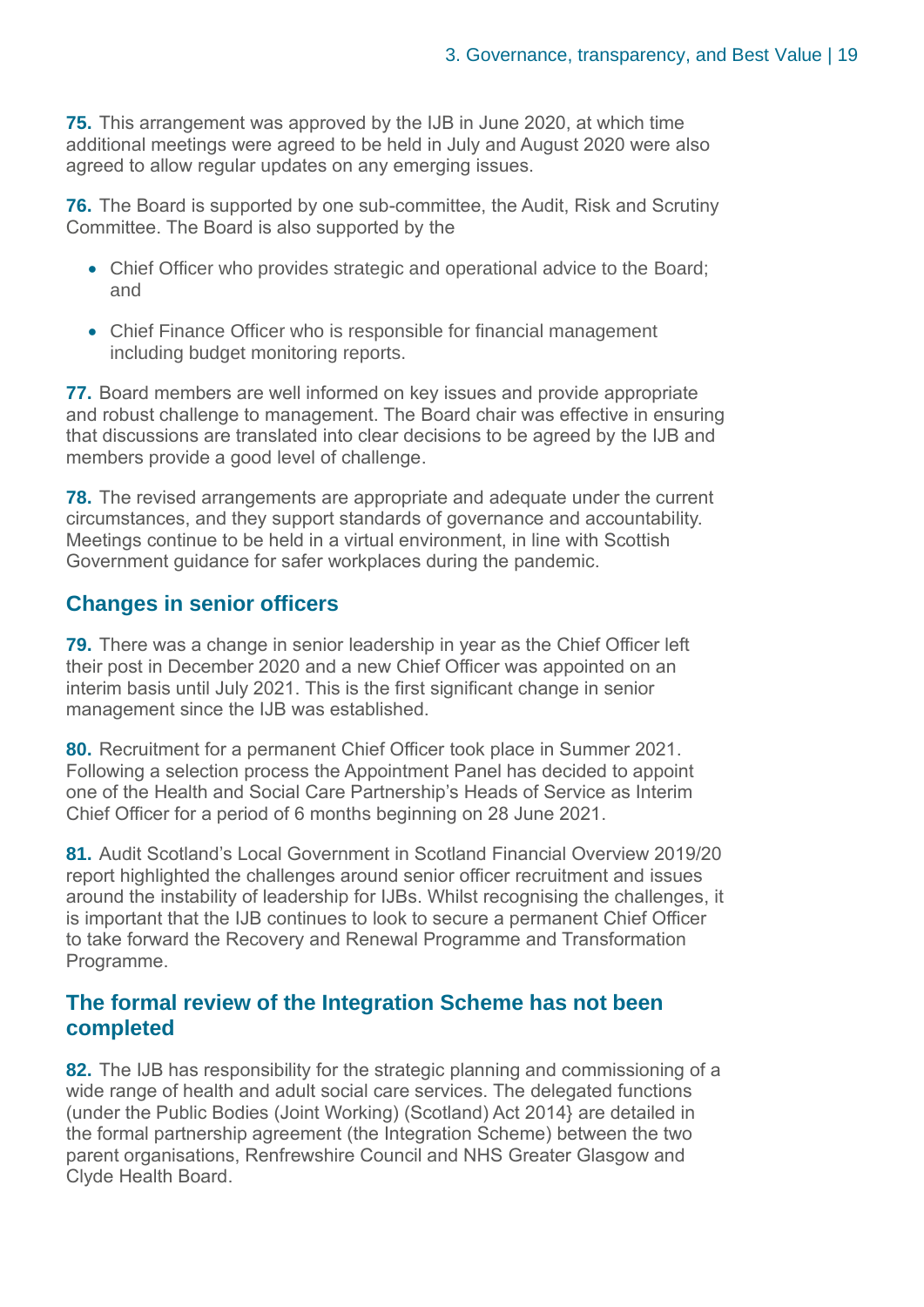**83.** Under the requirements of the Act, Local Authorities and Health Boards must review Integration Schemes within five years of the scheme being approved in Parliament. On 19 February 2020, Renfrewshire Council's Leadership Board approved a revised version of the Integration Scheme for consultation. However, in light of the pandemic and associated disruption, the Health Board was unable to progress their statutory consultation of the revised Integration Scheme. Until this is completed the existing Integration Scheme will remain in place until this time.

#### **The IJB operates in an open and transparent manner**

**84.** There is an increasing focus on how public money is used and what is achieved. In that regard, openness and transparency supports understanding and scrutiny. Transparency means that the general public has access to understandable, relevant and timely information about how the IJB is taking decisions and how it is using resources.

**85.** Due to the Covid-19 pandemic, all 2020/21 meetings have been held virtually and papers and minutes continue to be published on the website. From July 2020 onwards, all meetings have been recorded and are available for members of the public to view online.

**86.** Overall, the IJB shows a commitment to transparency with all IJB and Audit. Risk and Scrutiny Committee meeting minutes and documents being available on the website and all meetings being open to the public where possible.

#### **Arrangements are in place to secure Best Value**

**87.** Integration Joint Boards have a statutory duty to make arrangements to secure best value. To achieve this, IJBs should have effective arrangements for scrutinising performance, monitoring progress towards their strategic objectives and holding partners to account. Our audit covers the four audit dimensions which are key components of securing best value in the provision of services and the use of resources.

**88.** The IJB aims to secure best value through their budget monitoring reports. The budget monitoring reports are of sufficient detail and quality to provide decision makers with the information needed to make robust decisions that meet best value. Best value criteria are considered as part of budget decisions and proposals and is an implicit part of reporting.

**89.** Board members frequently challenge proposals made by the IJB on the basis of what is best for users, taking into account best value.

**90.** The IJB also seeks to ensure best value through monitoring of service performance, the details of which are in the following section.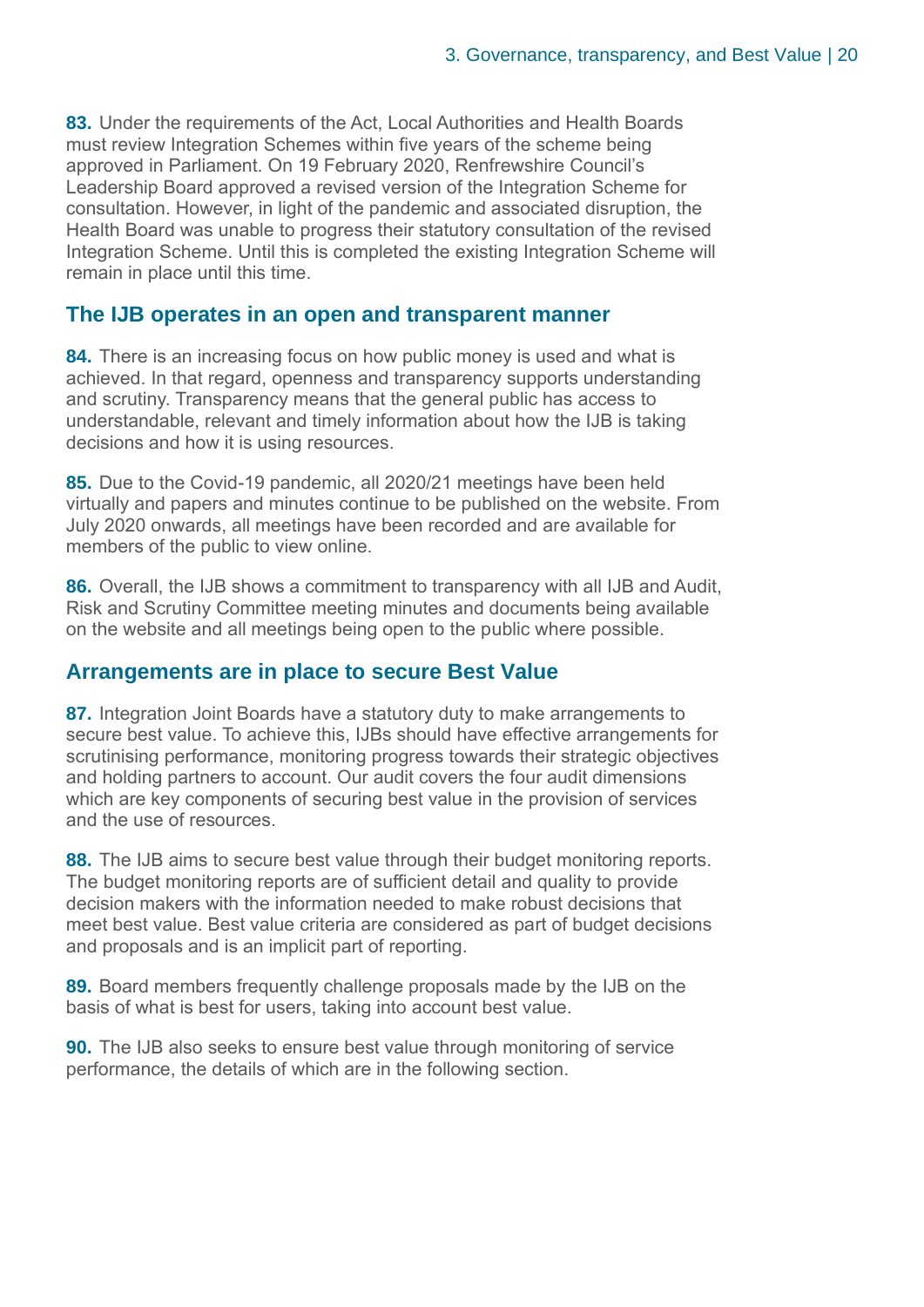#### **The IJB were able to maintain service performance levels despite the pandemic**

**91.** The pandemic is expected to have had a substantial impact on performance measures, particularly for services which have been temporarily suspended, are operating at a reduced level or have had to adapt to new ways of working.

**92.** The Public Bodies (Joint Working) (Scotland) Act 2014 requires the IJB to produce an annual performance report covering areas such as; assessing performance in relation to national health and wellbeing outcomes, financial performance and best value, reporting on localities and the inspection of services.

**93.** The IJB receives performance reports on a bi-monthly basis. These give details on selected areas where performance is below expectation, and include actions required for improvement along with a timeline. A full scorecard showing performance against all indicators is presented twice a year.

**94.** The Strategic Plan sets out the vision and future direction of community health and adult social work services in Renfrewshire. It outlines how the IJB will work with partners, taking account of national strategies and legislation, regional planning and partner body plans. It outlines three following key priorities, to deliver upon the national outcomes:

- improving Health and Wellbeing
- ensuring the people of Renfrewshire get the health and adult social care services they need: the right service, at the right time, in the right place
- working in partnership to support the person as well as the condition.

**95.** The 2021 annual performance report contains information on 35 key performance indicators (KPIs) assessed as red, amber or green on the basis of performance against a target. Despite the ongoing challenges over the year the results reported are broadly in line with those from 2019/20.

|              | 2020/21 | 2019/20 |
|--------------|---------|---------|
| <b>Green</b> | 18      | 23      |
| <b>Amber</b> | 5       | 10      |
| <b>Red</b>   | 12      | 9       |
| <b>Total</b> | 35      | 42      |

#### **Review of adult social care services**

**96.** An independent review of adult social care services was published in February 2021. This was requested by the Scottish Government in September 2020 with the primary aim of the review being to recommend improvements to adult social care services in Scotland. The review made a number of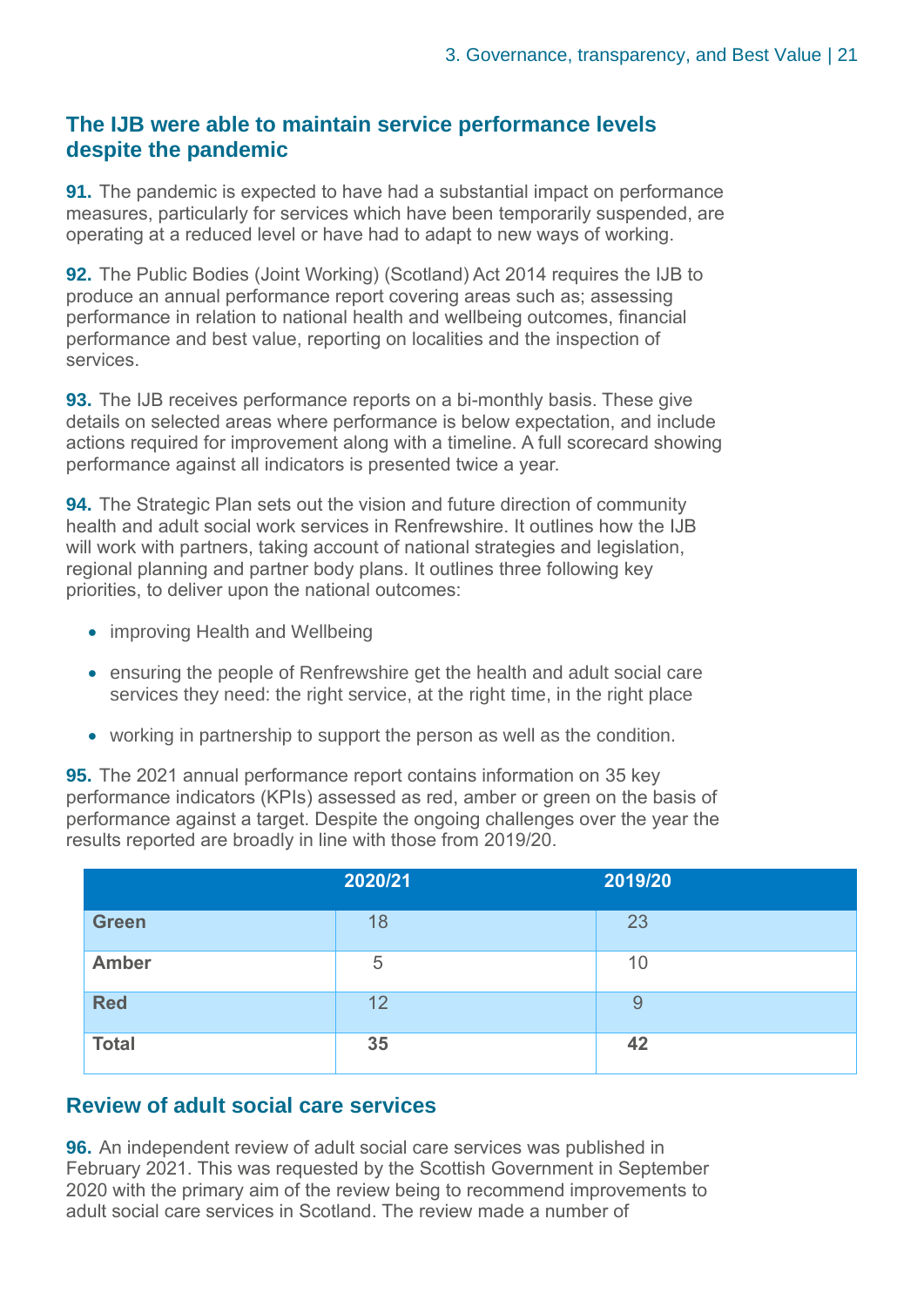recommendations including the set-up of a National Care Service for Scotland that is equal to the NHS and that self-directed support must work better for people with decisions being based on their needs, rights and preferences.

**97.** The IJB has assessed the review and reported on this to the Board. The IJB continues to monitor developments as a result of the review and is actively engaged in discussions around the implementation of the review with partners and stakeholders.

#### **National performance audit reports**

**98.** Audit Scotland carries out a national performance audit programme on behalf of the Accounts Commission and the Auditor General for Scotland. During 2020/21 we published some reports which may be of direct interest to the IJB as outlined in [Appendix 3.](#page-27-0)

**99.** Comment and conclude on whether the IJB has arrangements in place for considering and reviewing national reports including any locally agreed actions. \*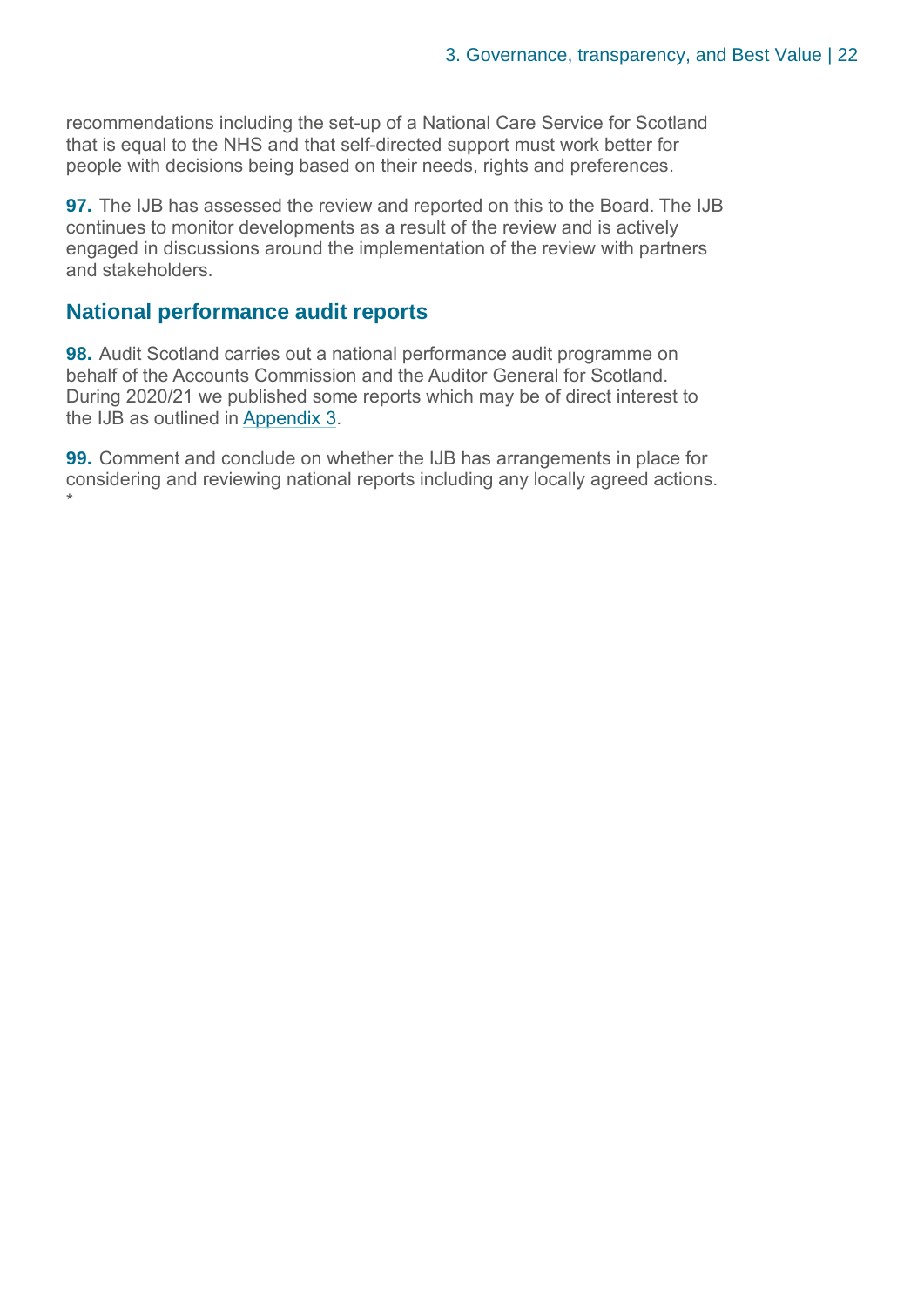### <span id="page-22-0"></span>**Appendix 1** Action plan 2020/21

#### **2020/21 recommendations**

#### **1. Financial sustainability**

The MTFP will be updated in 2021/22 to reflect the impact of Covid-19 and other emerging issues. Projections for the period 2021/22 to 2025/26 include a wide range of assumptions in respect of key cost pressures and demand, highlighted a potential budget gap within a range of £46.5 million to £69.2 million.

Risk – The IJB may not be able to deal with future financial challenges and deliver required savings without adversely impacting service delivery.

The Board, informed by the work of the Recovery and Renewal Steering Group should remain focussed on the financial challenges facing the IJB and continue to ensure decisions are taken to support medium and long-term financial sustainability.

Paragraph 60

#### **Issue/risk Recommendation Agreed management action/timing**

The IJB's final operational position as at the 31 March 2021 was a net operational underspend of £8.1m.

Although this position puts the IJB in a relatively strong position in the short term, this is largely attributed to the impact COVID-19 had on the IJB's operational services including: challenges in recruiting to key posts; a reduction in the number of Older People's Care Home admissions; and reductions in prescribing costs, all of which contributed to the in-year underspend.

However, over the next few years projections for the period 2021/22 to 2025/26 highlight a potential budget gap within a range of £46.5 million to £69.2 million. The IJB will therefore require to deliver a significant level of savings in order to deliver a balanced budget, as the estimated level of future funding increases are unlikely to match increasing demands on services and costs.

A refreshed financial planning process was agreed by the HSCP SMT in August 2021, for savings to be delivered in 2022/23 and beyond, building on improvement opportunities identified from previous years. The updated process includes extended timescales for proposal development and full testing of ideas, increased oversight from SMT and visibility of agreed savings through a financial benefits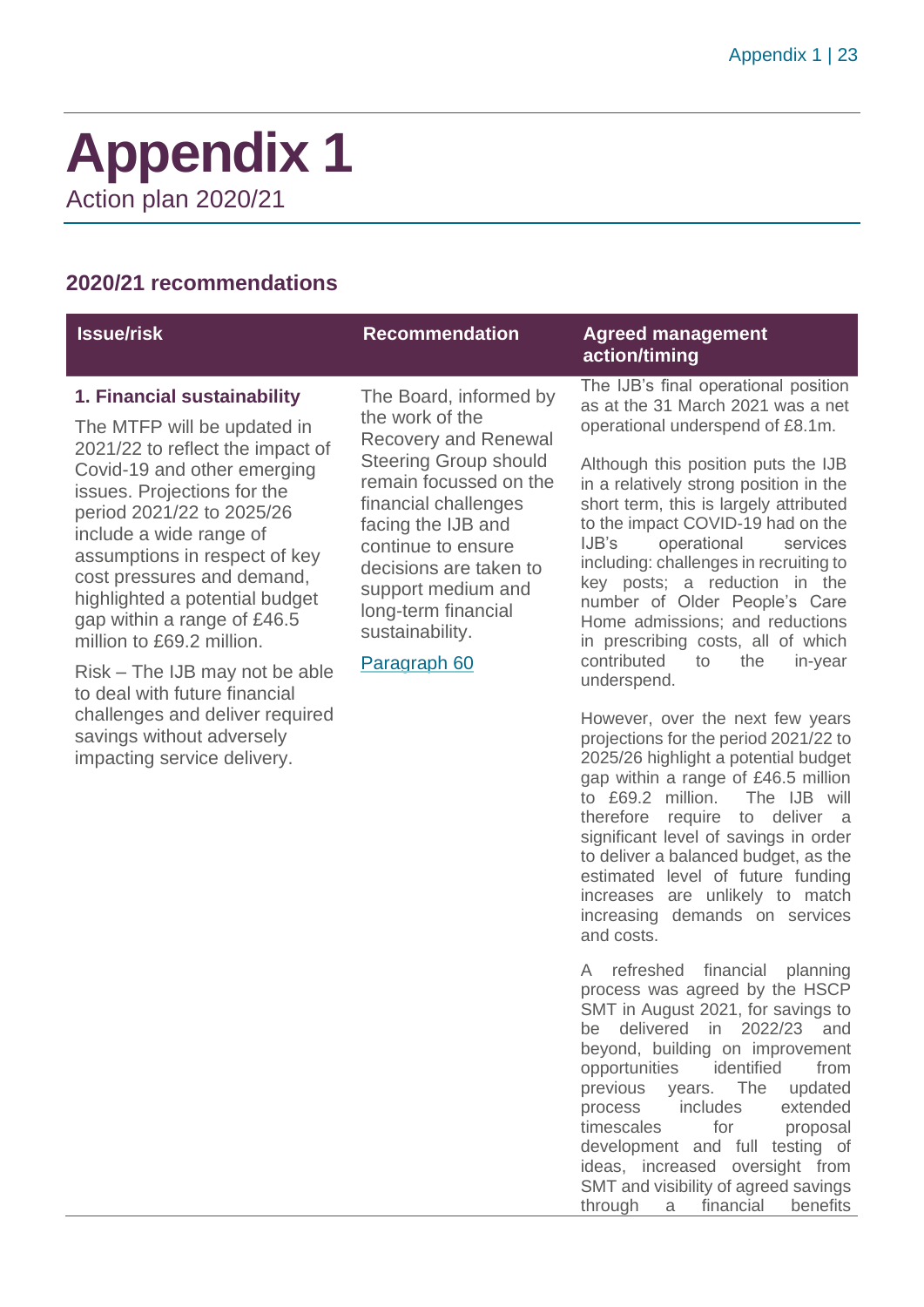| <b>Issue/risk</b> | <b>Recommendation</b> | <b>Agreed management</b><br>action/timing                                                                                                     |
|-------------------|-----------------------|-----------------------------------------------------------------------------------------------------------------------------------------------|
|                   |                       | management tracker, and increased<br>support for Heads of Service to<br>enable early course correction or<br>risk management, where required. |
|                   |                       | <b>SMT</b>                                                                                                                                    |
|                   |                       | Ongoing                                                                                                                                       |

#### **Follow-up of prior year recommendations**

| <b>Issue/risk</b>                                                                                                                                                                                                                                                                                                                                                        | <b>Recommendation</b>                                                                                                                                                                                                                                                         | <b>Agreed management</b><br>action/timing                                                                                                                                                                                                                                                                                                                          |
|--------------------------------------------------------------------------------------------------------------------------------------------------------------------------------------------------------------------------------------------------------------------------------------------------------------------------------------------------------------------------|-------------------------------------------------------------------------------------------------------------------------------------------------------------------------------------------------------------------------------------------------------------------------------|--------------------------------------------------------------------------------------------------------------------------------------------------------------------------------------------------------------------------------------------------------------------------------------------------------------------------------------------------------------------|
| 2. Financial Sustainability<br>The IJB has a savings<br>requirement of £2.619 million<br>per the 2020/21 budget<br>settlement. Ongoing cost and<br>demand pressures of<br>approximately £10 million per<br>year are projected in the<br>medium to long term, these will<br>require additional savings as set<br>out in the MTFP. These<br>projections were made prior to | 1. The board should<br>remain focussed on the<br>financial challenges<br>facing the IJB and<br>continue to ensure<br>decisions are taken to<br>support medium and<br>long-term financial<br>sustainability.<br>2. Work with key<br>partners to identify and<br>act on further | Work is underway to develop<br>savings proposals based on<br>estimated funding positions. In<br>line with previous years this will<br>be subject to the Scottish<br>Governments confirmation of<br>2021/22 budgets. It is<br>anticipated that savings<br>proposals will be submitted to<br>the IJB for consideration and<br>approval between Jan and<br>March 2021 |
| the impact of Covid-19.                                                                                                                                                                                                                                                                                                                                                  | opportunities to deliver                                                                                                                                                                                                                                                      | <b>Chief Finance Officer</b>                                                                                                                                                                                                                                                                                                                                       |

Chief Finance Officer

31 March 2021

**Complete**

The Covid-19 pandemic has introduced further financial challenges. The estimated additional cost of Covid-19 between March 2020 and March 2021 is £13.643 million.

The IJB's October 2020 Financial Report projects an overspend of £8.115m for the 2020/21 financial year based on the level of confirmed Covid-19 funding.

#### **Risk**

The IJB may not be able to deal with future financial challenges and deliver required savings without adversely impacting service delivery.

opportunities to deliver service transformation that will help shift the balance of care. These actions should be integrated into the planned changes to setaside and into current and future service transformation projects where appropriate.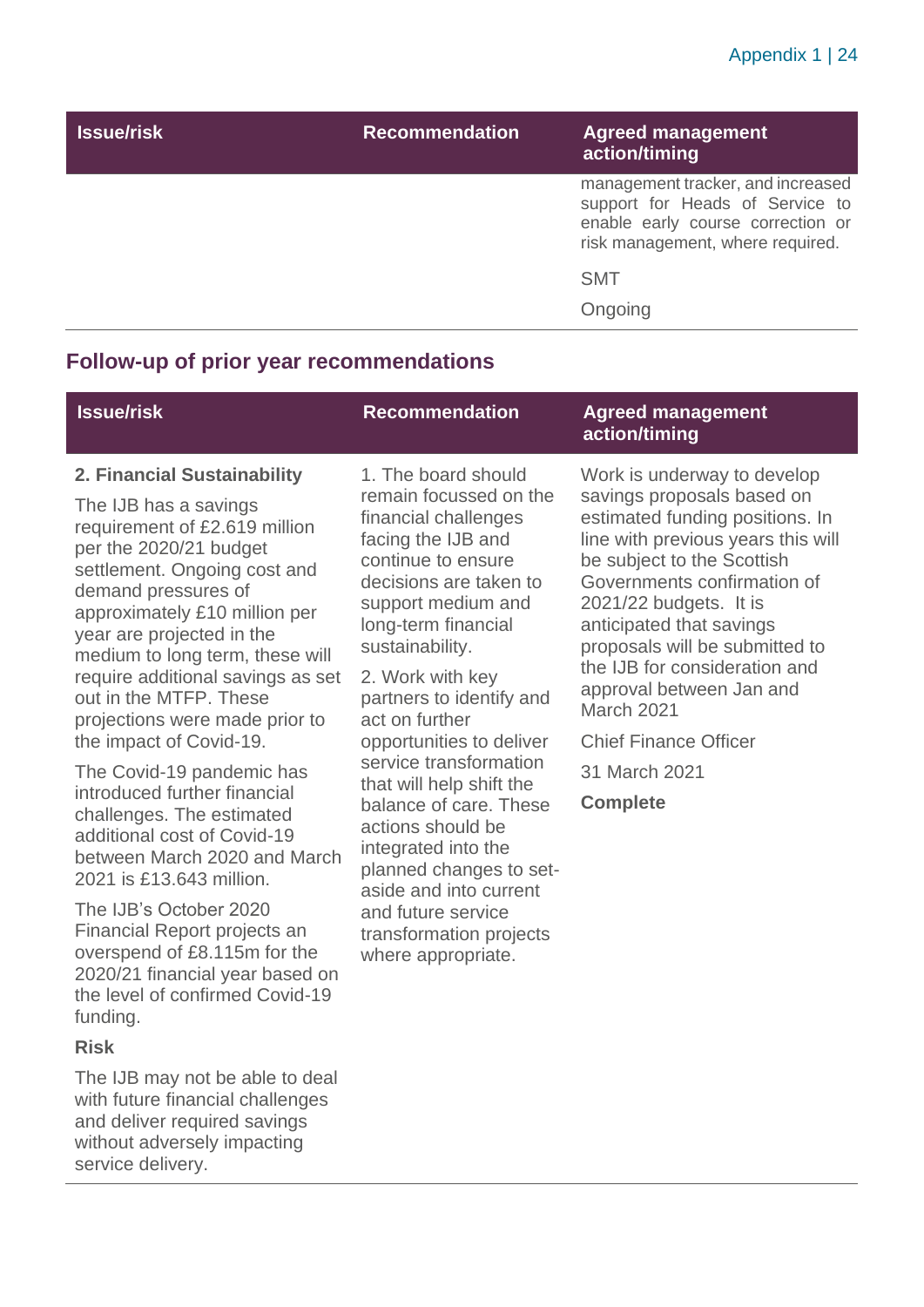## <span id="page-24-0"></span>**Appendix 2**

Significant audit risks identified during planning

The table below sets out the audit risks we identified during our planning of the audit and how we addressed each risk in arriving at our conclusion. The risks are categorised between those where there is a risk of material misstatement in the annual report and accounts and those relating our wider responsibility under the Code of Audit Practice.

#### **Risks of material misstatement in the financial statements**

| <b>Audit risk</b>                                                                                                                                             | <b>Assurance procedure</b>                                                                                                    | <b>Results and conclusions</b>                                                                                                                                 |  |
|---------------------------------------------------------------------------------------------------------------------------------------------------------------|-------------------------------------------------------------------------------------------------------------------------------|----------------------------------------------------------------------------------------------------------------------------------------------------------------|--|
| 1. Risk of material<br>misstatement due to fraud<br>caused by the management<br>override of controls                                                          | Gain written assurance from<br>partner bodies' auditors over<br>journal entries and testing the<br>completeness, accuracy and | A review of accounting<br>estimates did not show any<br>evidence of bias.                                                                                      |  |
| <b>International Auditing</b><br>Standards require that audits<br>are planned to consider the<br>risk of material misstatement<br>in the financial statements | allocation of income and<br>expenditure.<br>Performed testing on<br>transactions processed<br>locally by the IJB.             | Focused testing on a sample<br>of transactions outside the<br>normal course of business<br>did not show any evidence of<br>management override of<br>controls. |  |
| caused by fraud, which is<br>presumed to be a significant<br>risk in any audit. This<br>includes the risk of fraud due<br>to the management override          | <b>Evaluated significant</b><br>transactions that are outside<br>the normal course of<br>business.                            | <b>Conclusion: no evidence of</b><br>management override of<br>controls.                                                                                       |  |
| of controls.                                                                                                                                                  | Review of significant<br>accounting estimates and<br>judgements.                                                              |                                                                                                                                                                |  |
| 2. Impact of additional<br>funding due to Covid-19 on<br>the financial statements                                                                             | Assess how the IJB has<br>processed and controlled the<br>additional funding and                                              | The IJB regularly monitored<br>and reported Covid-19<br>funding and associated                                                                                 |  |
| The Covid-19 pandemic has<br>resulted in significant                                                                                                          | associated expenditure.                                                                                                       | expenditure to the IJB board<br>throughout the year.                                                                                                           |  |
| financial pressures for the<br>IJB. The Scottish and UK<br>governments have                                                                                   | Assess how the additional<br>funding and associated<br>expenditure impacts on the<br>financial statements.                    | The IJB complied with<br>CIPFA/LASAAC guidance on<br>accounting for Covid-19                                                                                   |  |
| announced a range of<br>additional funding streams to<br>support frontline services and<br>help the organisation manage                                       | Review the annual accounts<br>and consider how the<br>additional funding and<br>associated expenditure has                    | grants when accounting for<br>the additional Covid-19<br>funding and associated<br>expenditure.                                                                |  |
| the financial pressures<br>caused by Covid-19.                                                                                                                | been reported.                                                                                                                | The IJB have recognised only<br>the funding and associated<br>expenditure in the account                                                                       |  |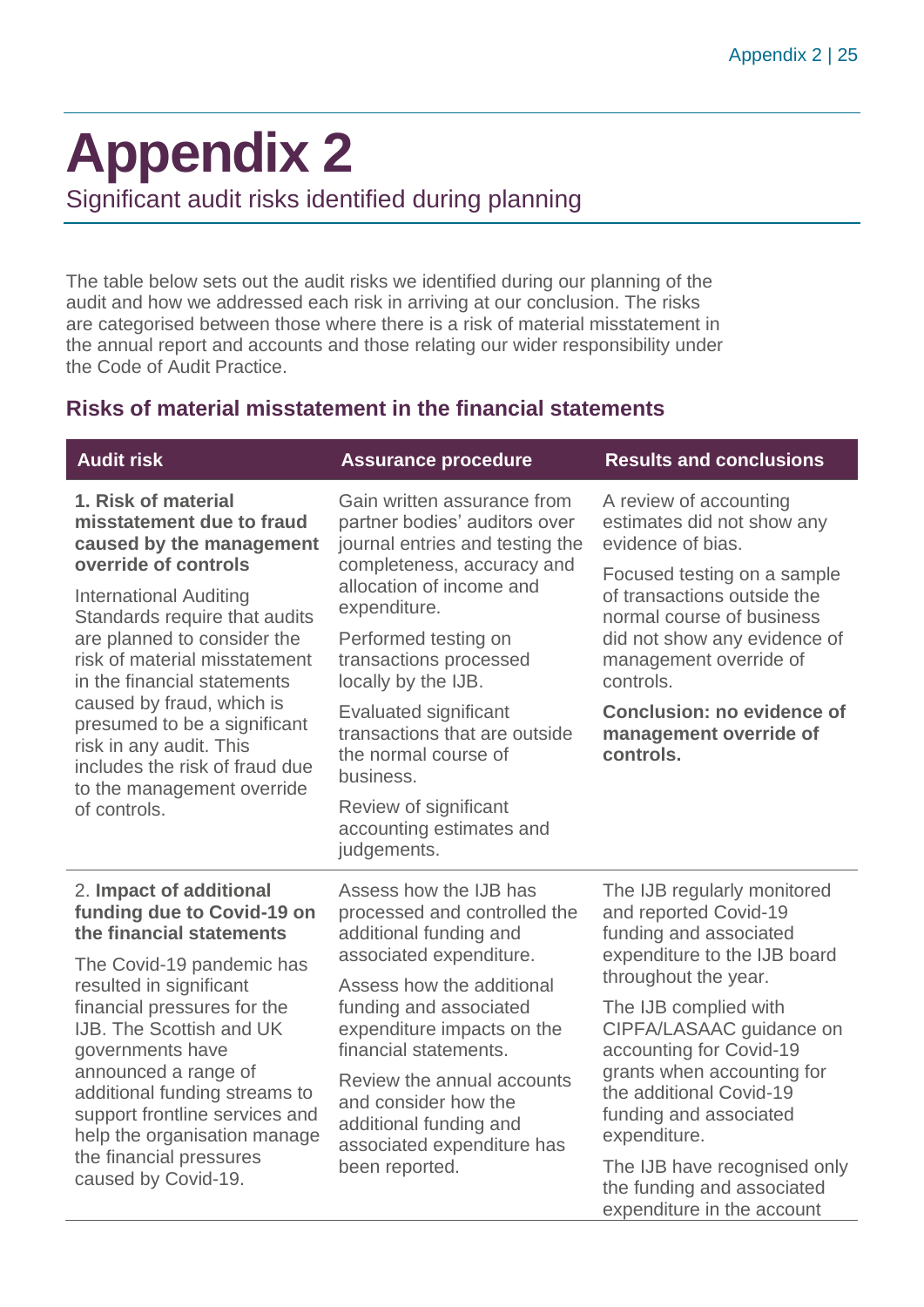This has also resulted in an associated increase in expenditure with some new expenditure streams. Total additional funding in 2020/21 for the IJB is expected to be in the region of £21.7 million. This additional income and expenditure includes a mixture of principle and agency transactions which are subject to different accounting considerations in the preparation of the financial statements.

The IJB should ensure that any funding carried forward and recognised in the reserves balance does not include funding where they would be considered to be acting as the 'agent'.

#### **Audit risk Assurance procedure Results and conclusions**

where they would be considered to be acting as the principal.

**Conclusion: No evidence that the reserve balances carried forward in 2021/22 incorrectly include funding where the IJB would be acting as the agent.** 

#### **Risks identified from the auditor's wider responsibility under the Code of Audit Practice**

#### **3. Financial sustainability**

Th**e** IJB is facing a number of financial pressures including pay inflation, increases in prescribing costs and increasing service demand. Covid-19 has also had a significant impact which is expected to continue into the coming years. Covid-19 caused delays to NHSGGC's budget process which resulted in the delegated health budget not being formalised until late 2020.

The Financial Outlook 2021/22 paper presented at the November 2020 board meeting highlighted a funding gap of £47 million to £69

Reviewed and assessed the financial reports and papers such as budget monitoring reports, the 2021/22 budget, financial plans, savings plans and financial outlook papers.

Concluded on the assumptions and judgements in financial reports and papers for reasonableness.

#### **Assurance procedure Results and conclusions**

A review of budget monitoring reports and the financial statements highlight reserves have increased in year. It is anticipated that reserves will be used each year to 2022/23 to achieve financial balance.

**Conclusion: The IJB continues to operate in a challenging financial climate, with pressures in delivering existing services with the current levels of resources. Management continues to review options and resources for the delivery of future services.**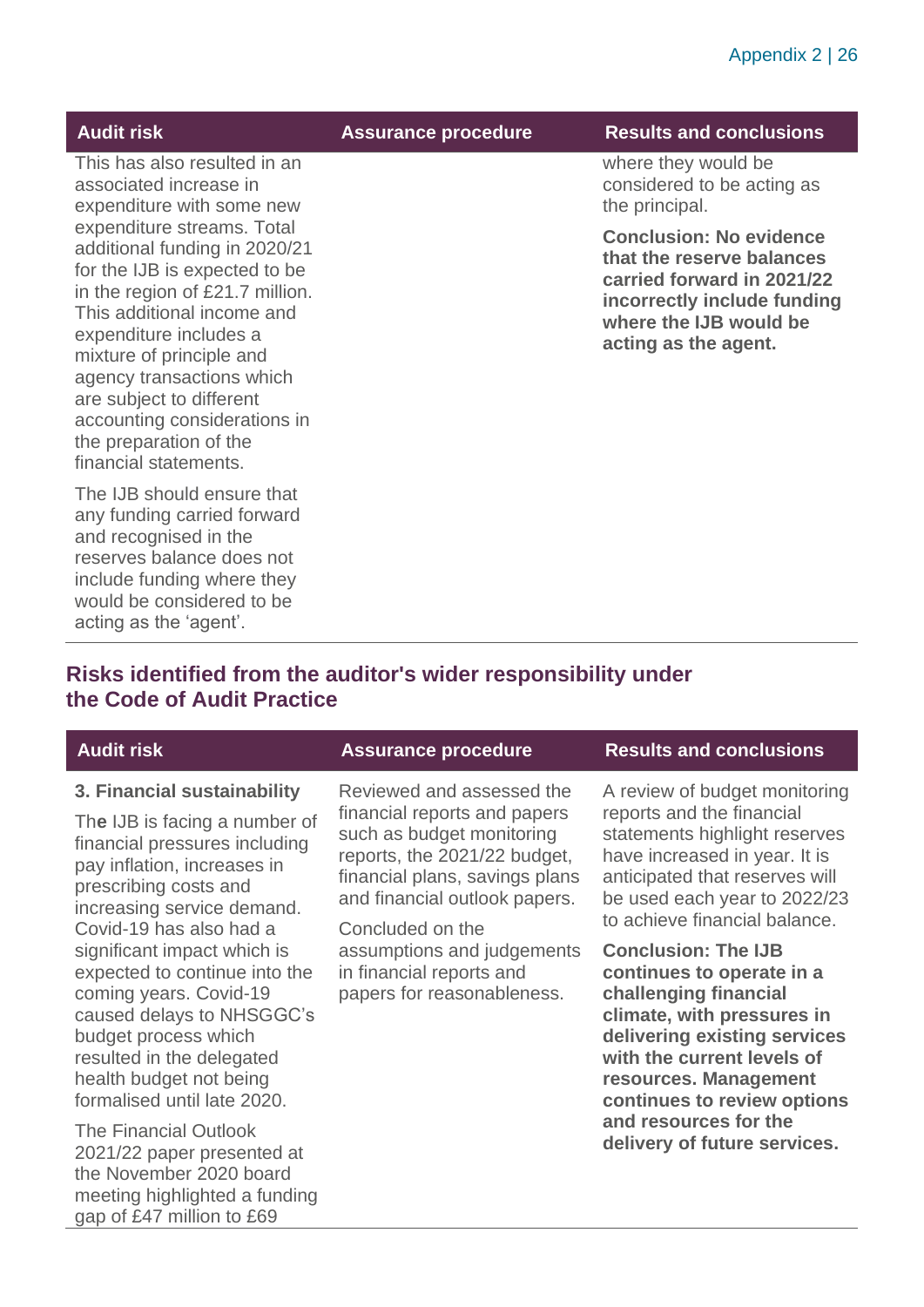| <b>Audit risk</b>                                                                                                                                                                                                                                                                                                                                                                                                                        | <b>Assurance procedure</b> | <b>Results and conclusions</b> |
|------------------------------------------------------------------------------------------------------------------------------------------------------------------------------------------------------------------------------------------------------------------------------------------------------------------------------------------------------------------------------------------------------------------------------------------|----------------------------|--------------------------------|
| million between 2021/22 and<br>2025/26 if no additional<br>funding is received or no<br>mitigating actions are taken.                                                                                                                                                                                                                                                                                                                    |                            |                                |
| The Recovery and Renewal<br>paper presented to the<br>November 2020 board<br>meeting advised that agreed<br>savings proposals for<br>2020/21 had been postponed<br>at the start of the pandemic<br>with £1.178 million of<br>unachieved savings included<br>in Covid-19 financial impact<br>estimates. Transformational<br>change activity was also<br>paused in March 2020 and is<br>not expected to deliver any<br>savings in 2021/22. |                            |                                |
|                                                                                                                                                                                                                                                                                                                                                                                                                                          |                            |                                |

Source: Audit Scotland AAP 2020/21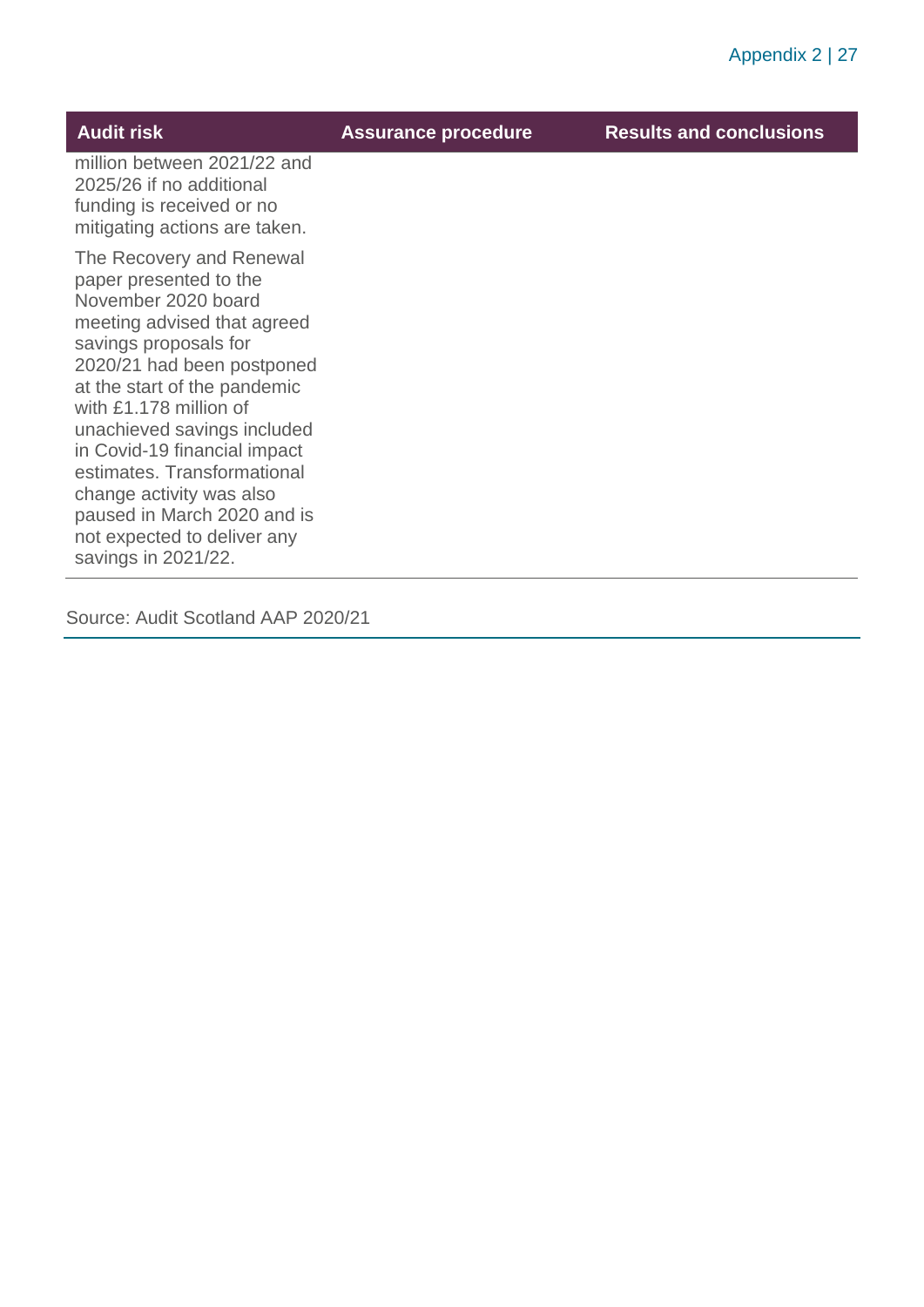## <span id="page-27-0"></span>**Appendix 3**

Summary of national performance reports 2020/21

April [Affordable housing](https://www.audit-scotland.gov.uk/report/affordable-housing)

**June** [Highlands and Islands Enterprise: Management of Cairngorm mountain and](https://www.audit-scotland.gov.uk/report/highlands-and-islands-enterprise-management-of-cairngorm-mountain-and-funicular-railway)  [funicular railway](https://www.audit-scotland.gov.uk/report/highlands-and-islands-enterprise-management-of-cairngorm-mountain-and-funicular-railway)

[Local government in Scotland Overview 2020](https://www.audit-scotland.gov.uk/report/local-government-in-scotland-overview-2020)

July [The National Fraud Initiative in Scotland 2018/19](https://www.audit-scotland.gov.uk/report/the-national-fraud-initiative-in-scotland-201819)

**January** [Digital progress in local government](https://www.audit-scotland.gov.uk/report/digital-progress-in-local-government) [Local government in Scotland: Financial overview 2019/20](https://www.audit-scotland.gov.uk/report/local-government-in-scotland-financial-overview-201920)

February [NHS in Scotland 2020](https://www.audit-scotland.gov.uk/report/nhs-in-scotland-2020)

March [Improving outcomes for young people through school education](https://www.audit-scotland.gov.uk/report/improving-outcomes-for-young-people-through-school-education)